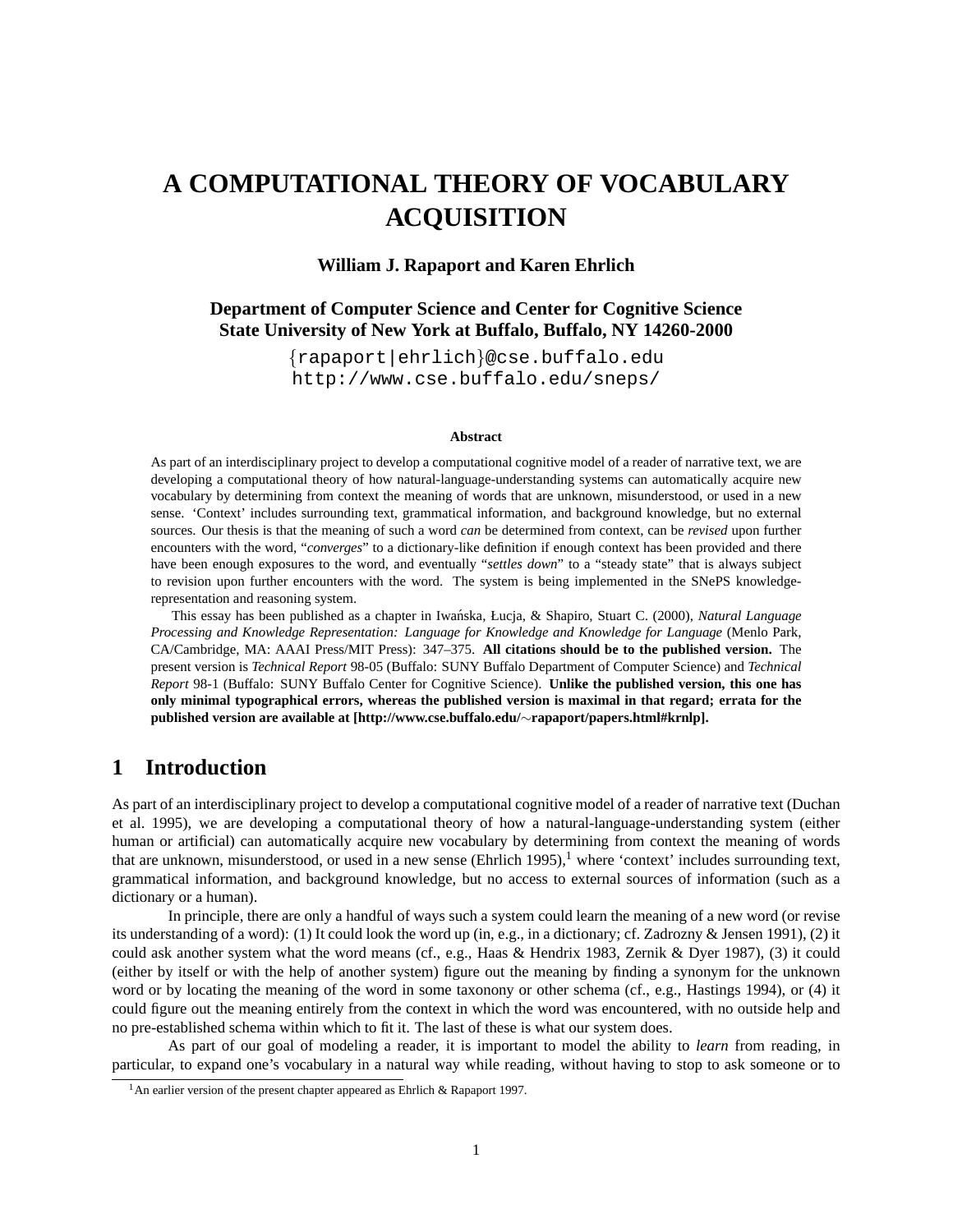consult a dictionary. A complete lexicon cannot be manually encoded, nor could it contain new words or new meanings (Zernik & Dyer 1987). Text-understanding, message-processing, and information-extraction systems need to be robust in the presence of unknown expressions, especially systems using unconstrained input text and operating independently of human intervention, such as "intelligent agents". For example, a system designed to locate "interesting" news items from an online information server should not be limited to keyword searches—if the user is interested in news items about a certain kind of entity, and the filter detects items about "brachets" (a term not in its lexicon), it should deliver those items as soon as it figures out that a brachet is an entity of that kind. (After reading §2, you will know what kind of entity this is.)

The definition that our system constructs is treated as a current hypothesis about the word's meaning, which can be revised upon successive encounters with the word. Using a formal notion of what a "good" definition is (see §6), our system finds fillers for slots in a definitional frame.

### **2 An Example**

Before describing our system in more detail, it will be useful to see an example of how it works. If you do not know what 'brachet' means, read on; otherwise, try the following experiment with someone who doesn't know what it means.

Suppose that you are reading the 15th-century *Morte Darthur* (Malory 1470) and come upon the following passage (our boldface):

**(1)** . . . there came a white hart running into the hall with a white **brachet** next to him, and thirty couples of black hounds came running after them  $\dots$  (p. 66.)

Suppose that you have no access to a dictionary containing 'brachet' and no one is around whom you can ask what 'brachet' means. Can you figure it out from the context plus your current background knowledge? One subject whom we tried this with guessed

It's an animal, "them" is plural pronoun, 30 couple hounds ran after them—hart and [brachet]. <sup>2</sup> Human is possible, but I don't get that sense.

Another subject said:

No strong hypothesis. Maybe something like a buckle (from the sound? brachet sounds like latchet?) Something on a harness worn by the hart?<sup>3</sup>

So far, so little. If you never see the word again, it probably doesn't matter whether you can figure out its meaning, or whether the meaning you figure out is correct.

But suppose that you continue reading, and come across this passage:

**(2)** . . . as he [the hart] went by the sideboard, the white **brachet** bit him . . . . (p. 66.)

Can you now say a bit more about what 'brachet' means? Subject 1 now said:

Biting in the buttock and pulling out piece implies a sharp toothed animal, not human.

Subject 2 said:

Maybe ... [an] animal. It bites the hart, but that might be figurative—a pin or a buckle might "bite".

Continuing on, $4$  our subjects hypothesized as follows:

**(3)** . . . the knight arose, took up the **brachet**, . . . and rode away with the **brachet**. (p. 66.)

**(4)** . . . a lady came in . . . and cried aloud to King Arthur, 'Sire, . . . the **brachet** is mine . . . . (p. 66.)

<sup>2</sup>The nonsense word 'arigosin' replaced the word 'brachet' for this subject, since he already knew the term 'brachet'.

<sup>&</sup>lt;sup>3</sup>The full protocols for 'brachet' and other words are in Ehrlich 1995.

<sup>4</sup>Here, we omit passages that do not contain the word 'brachet'.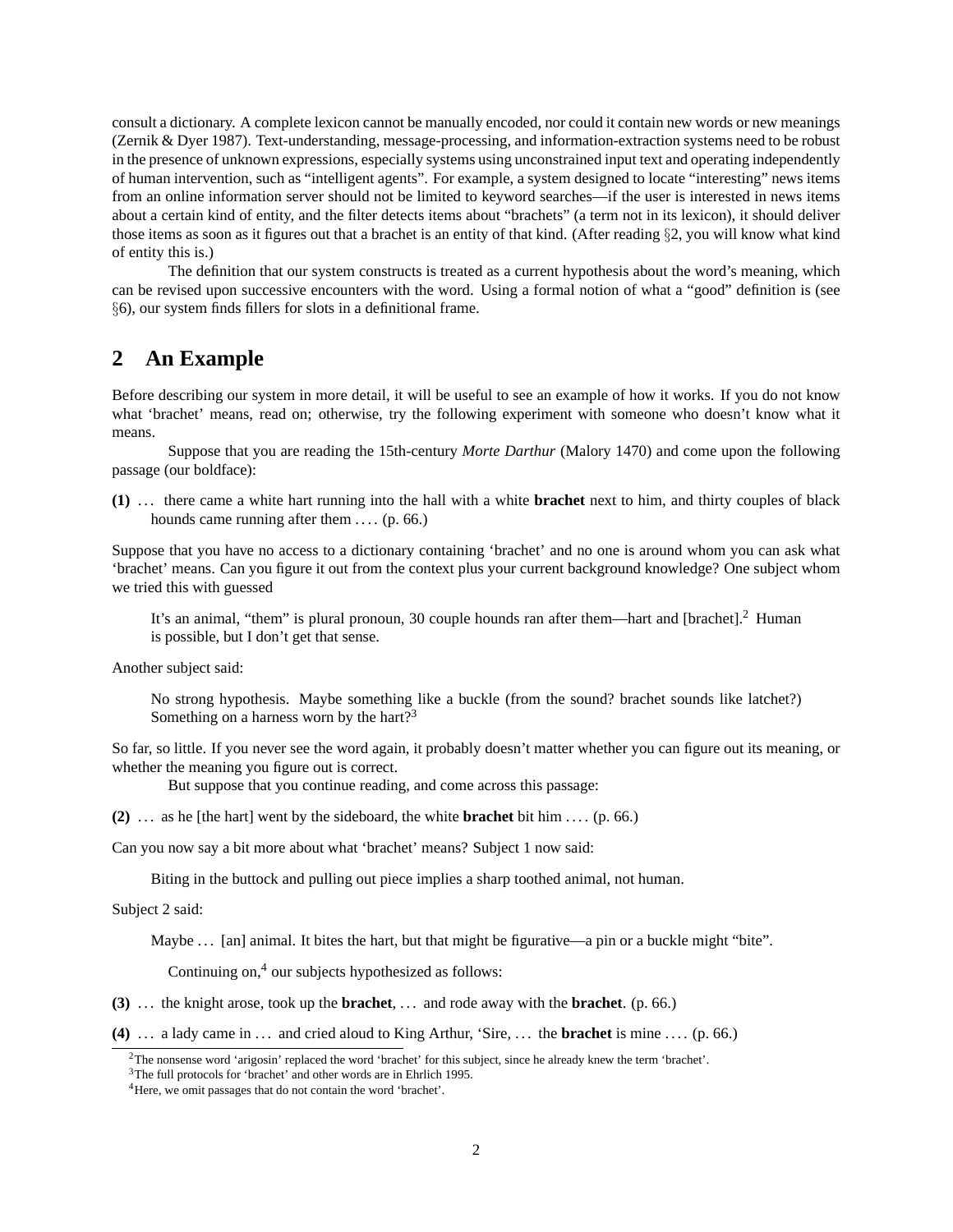**(10)** . . . there was the white **brachet** which bayed at him fast. (p. 72.)

At this point, if you already believed that an animal that bayed was probably a dog, you could be pretty sure that a brachet was a dog. Subject 1, in fact, said:

Only dogs and wolves bay, and a lady would not keep a wolf. This is definitely a dog.

Subject 2, a bit more cautious perhaps, said:

Confirmation that a brachet is an animal: it "bayed at him fast". Maybe a kind of dog? (Dogs bay). Discard buckle hypothesis.

If you next read this:

**(18)** . . . the hart lay dead . . . ; a **brachet** was biting on his throat, and other hounds came behind. (p. 86.)

you can be sure that a brachet is a dog—indeed, a hound (or hunting dog)—because of the phrase 'other hounds'. You have now got a pretty good hypothesis about what 'brachet' means. Subject 1's final definition was that a brachet is "a breed of hunting dog"; subject 2's final definition was that a brachet is "a hound, a hunting dog".

Let's see how our system, named 'Cassie', fares. Passage (1), above, is too hard for her to understand, in part because the archaic English is beyond her grammatical capacities (and, in any case, we are not interested in writing a grammar for this dialect of English), and in part because, in fact, Cassie uses as input a formal-language version of a simplified English version of this passage. (The formal-language version is the intended output (i.e., the semantic interpretation, in SNePS) of a natural-language-understanding algorithm whose input will be the simplified English version.) The simplified English version of passage (1) is:

**(1S)** <sup>1</sup>A hart runs into King Arthur's hall. <sup>2</sup>A white brachet is next to the hart.

The formal-language versions of  $(1S^1)$  and  $(1S^2)$  consist of the following 7 propositions (the expressions of the form B*n* are node labels in the SNePS semantic-network representations of these sentences, which can be thought of as Skolem constants; for more details, see, e.g., Rapaport, Shapiro, & Wiebe 1997, §3.1):

 $(1S<sup>1</sup>a)$  In the story, B17 is a hart.

 $(1S<sup>1</sup>b)$  In the story, B17 runs into B18.

 $(1S<sup>1</sup>c)$  In the story, B18 is a hall.

**(1S**1**d)** In the story, the hall (B18) is a hall of its possessor, King Arthur (B3).

 $(1S^2a)$  In the story, B19 is a brachet.

**(1S**2**b)** In the story, the brachet has the property "white".

**(1S**<sup>2</sup> **c)** Brachets are a subclass of physical object.

Proposition (1S<sup>2</sup>c) is not part of the input, but is *deduced* by Cassie, since Cassie believes that only physical objects have color. (The hedge, "in the story", will be explained later—it is the "knowledge category" *story* (§5); see Rapaport 1991 and Rapaport & Shapiro 1995 for some relevant discussion.)

At this point, we ask Cassie to define 'brachet':

--> (defn\_noun 'brachet)

| ((CLASS INCLUSION                 |  | $=$ (phys obj)) |  |  |
|-----------------------------------|--|-----------------|--|--|
| <b>STRUCTURE</b>                  |  | $=$ NIL         |  |  |
| FUNCTION                          |  | $=$ NIL         |  |  |
| ACTIONS                           |  | $=$ (NIL)       |  |  |
| OWNERSHIP                         |  | $=$ NTL         |  |  |
| POSSIBLE PROPERTIES = $((white))$ |  |                 |  |  |
| SYNONYMS                          |  | $= NIL$         |  |  |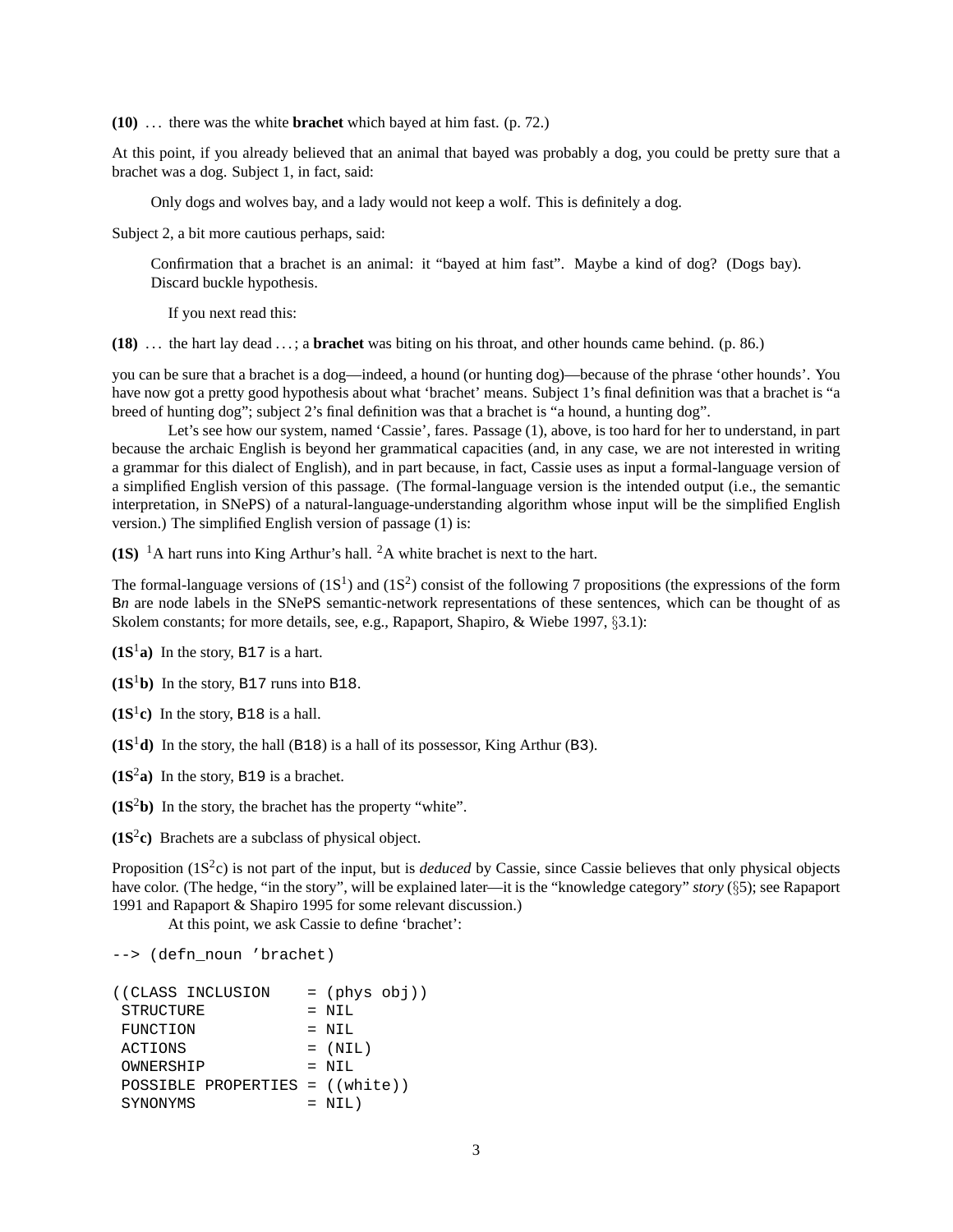This definition can be paraphrased as: "A brachet is a physical object that may be white".

Omitting the formal-language versions, our demo of Cassie trying to figure out what 'brachet' means continues as follows:

. . . The **brachet** bites the hart's buttock.

```
--> (defn_noun 'brachet)
((CLASS INCLUSION = (animal))
STRUCTURE = NIL
FUNCTION = NIL
ACTIONS =
 ((POSSIBLE ACTIONS = (bite)))
OWNERSHIP = NIL
POSSIBLE PROPERTIES = ((small white))
SYNONYMS = NIL)
```
This can be paraphrased as "A brachet is an animal that may bite and can be small and white".

. . . The lady says that she wants the **brachet**.

```
--> (defn_noun 'brachet)
((CLASS INCLUSION = (animal))
STRUCTURE = NIL
FUNCTION = NIL
ACTIONS =
 ((POSSIBLE ACTIONS = (bite)))
OWNERSHIP = NIL
POSSIBLE PROPERTIES = ((small valuable white))
SYNONYMS = NIL)
```
This can be paraphrased as "A brachet is an animal that may bite and can be small, valuable, and white".

. . . The **brachet** bays in the direction of Sir Tor.

```
--> (defn_noun 'brachet)
(A BRACHET IS A KIND OF (dog)
ACTIONS =
 ((POSSIBLE ACTIONS = (bay bite)))
FUNCTION = ((hunt))
STRUCTURE = NIL
OWNERSHIP = NIL
SYNONYMS = NIL)
```
This final definition can be paraphrased as "A brachet is a hunting dog that can bay and bite".

There are two important things to note about this demo. First, Cassie's behavior is very similar to those of the two human subjects whose protocols we described above. Second, all three natural-language-understanding systems (human and artificial) converged on roughly the same definition, which is not all that far from that of the *Oxford English Dictionary*, according to which a brachet (or 'brach') is "a kind of hound which hunts by scent" (*Compact Edition of the OED*, Vol. 1, p. 261 (= Vol. 1, p. 1043 of the original edition)). Granted, neither Cassie nor the humans included "scent" in their definitions; however, scent was not mentioned in the Malory text, so there was no reason they should have included it, nor is it necessary for understanding the text.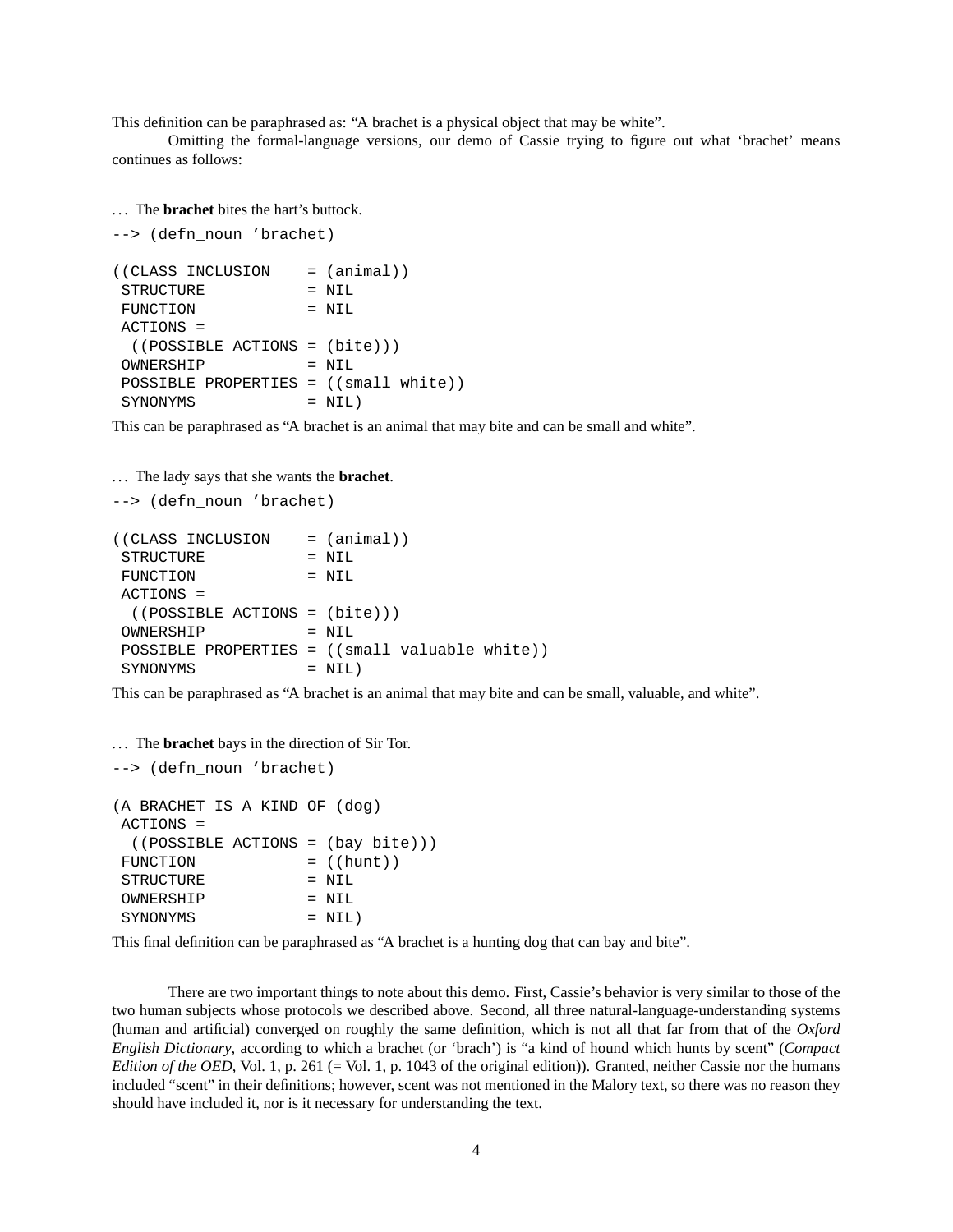### **3 Fundamental Theses**

We hold that linguistic contexts (and their mental counterparts) can provide meanings for expressions (Rapaport 1981). This includes non-referential expressions: If 'unicorn' is an unknown term, and we read that a unicorn looks like a horse with one horn, then we can hypothesize a meaning for 'unicorn'—e.g., a one-horned, horselike animal—even though the term 'unicorn' does not refer (cf. Meinong 1910: 25f, Rapaport 1981). A reader understands a narrative (or other) text by interpreting the sentences of the text. The reader's interpretation is a mapping from the sentences (considered as a syntactic domain) to the reader's mental concepts (considered as the semantic domain). (In this way, semantics arises out of syntax, and Searle's Chinese-Room Argument (Searle 1980) can be refuted; see Rapaport 1988, 1995.) We can then take the meaning of a word (as understood by the reader—i.e., a cognitive agent) to be its position in a network of words, propositions, and other concepts (Quillian 1968, 1969). This gives rise to a conceptual-role semantics (see, e.g., Sellars 1955 [1963]; and Harman 1974, 1982 inter alia; see Fodor & Lepore 1992 for objections).

Most importantly, we claim that a meaning for a word *can* be determined from any context, can be *revised* and refined upon further encounters with it, and "*converges*" to a dictionary-like definition given enough context and exposures to it. The context can be minimal, or even empty. Consider the sentence "Tommy broke a **weti**", with unknown word 'weti'. With some reasonable, but minimal, background knowledge, we might theorize that a weti is a breakable physical object. But even with no background knowledge or other contextual information (other than grammatical structure), we could theorize that a weti is something that Tommy broke, by "solving" the sentence for its unknown term, as in algebra (cf. Higginbotham 1989).

Each encounter with the unknown word yields a definition—a hypothesis about its meaning. Of great importance, subsequent encounters provide opportunities for *unsupervised* revision of this hypothesis, with no (human) "trainers" or "error-correction" techniques. The hypothesized definitions are *not* guaranteed to converge to a "correct" meaning (if such exists) but to one stable with respect to further encounters. Finally, no *domain-specific* background information is required for developing the definition: The system need not be an expert in what it's reading.

Clearly, however, the more background knowledge it has (and the larger the textual context), the better the hypothesized definition will be. This suggests that there are two kinds of meaning that we need to consider. In an idiolectic sense, the meaning of a word for a cognitive agent is determined by idiosyncratic experience with it. The contextual meaning described above includes a word's relation to every concept in the agent's mind. Thus, the extreme interpretation of "meaning as context" defines every word in terms of every other word an agent knows. This holistic kind of meaning is circular and too unwieldy for use. In another sense, the meaning of a word is its dictionary definition, usually containing less information. Thus, we limit the connections used for the definition by selecting particular *kinds* of information. Not all concepts within a given subnetwork are equally salient to a dictionary-style definition of a word. People abstract certain conventional information about words to use as a definition.

Two features of our system mesh nicely with these desiderata, summarized as the advantages of learning over being told: (1) Being told requires human intervention. *Our system operates independently of a human teacher or trainer* (with one eliminable exception). (2) Learning is necessary, since one can't predict all information needed to understand unconstrained, domain-independent text. *Our system does not constrain the subject matter ("domain") of the text.* Although we are primarily concerned with narrative text, our techniques are general. Given an appropriate grammar, our algorithms produce domain-independent definitions, albeit ones dependent on the system's background knowledge: The more background knowledge it has, the better its definitions will be, and the more quickly they will "converge". The system does *not* develop "correct" definitions, but *dictionary-like* definitions enabling it to continue understanding the text.

### **4 Psychological Evidence**

Our theory is informed and supported by psychological research on how humans store and access word meanings and expand their vocabularies once the basics of language have been acquired.

### **4.1 Johnson-Laird**

Philip N. Johnson-Laird's (1987) theory about the mental representation of words asserts that understanding a word (and a sentence containing a word) does not imply that one has a readily accessible definition of that word stored in one's mind. Various aspects of a word's meaning may be called to mind by sentences for which those aspects are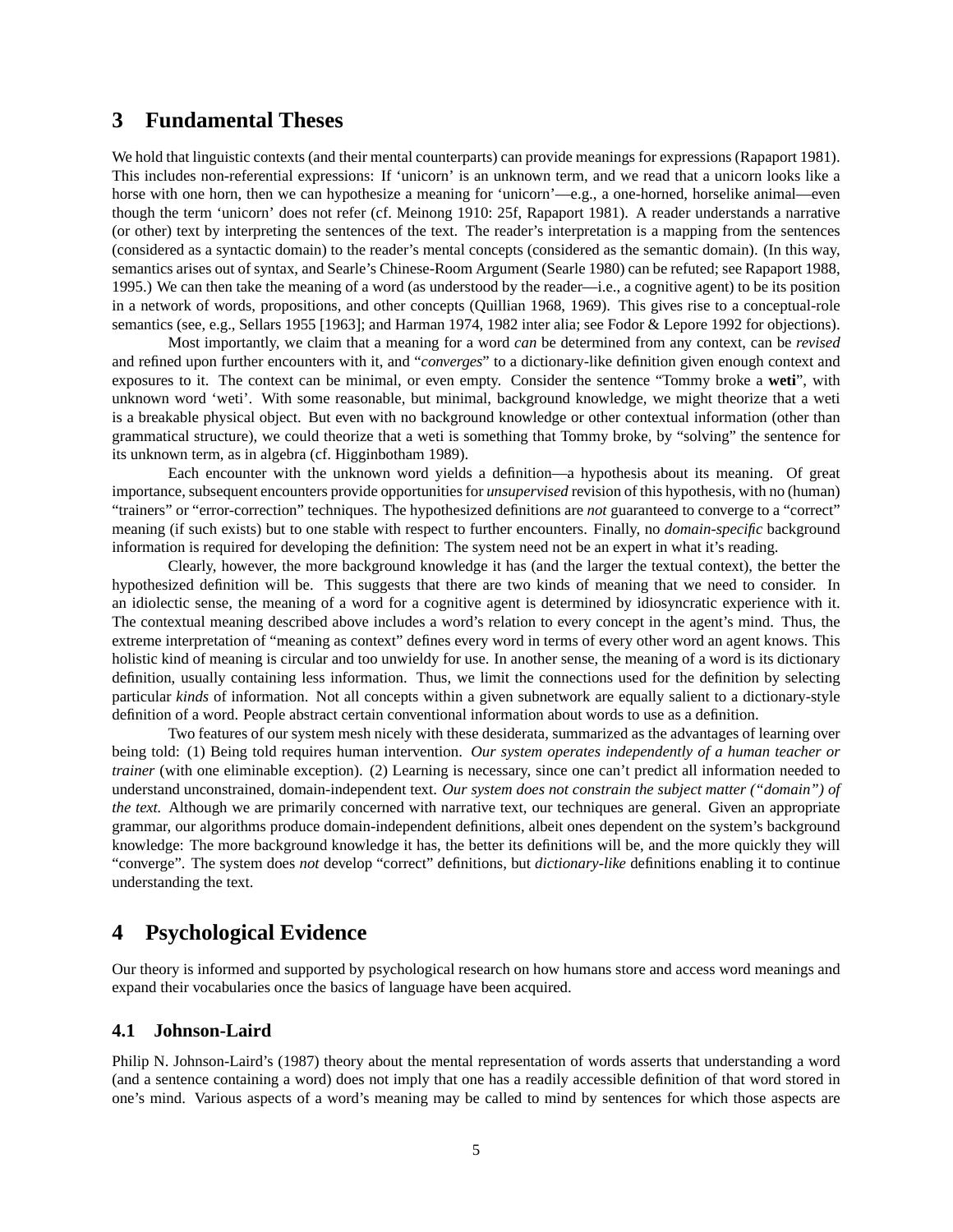relevant, without calling the entire definition to mind. He describes experiments showing that responses to questions about specific aspects of a word's meaning come faster following a priming sentence that calls that aspect to mind than to questions where the preceding sentence uses the word, but does not call that aspect to mind. The same speed-up occurs when the priming is a result of factual inference about a word's referent as when it results from selectional restriction on the word's sense.

Linguistic context has at least three effects on the interpretation of words. It can enable selection of an appropriate sense of a truly ambiguous word. It can lead to inference of a more specific referent than is strictly warranted by the meaning of an unambiguous word. It can call to mind particular aspects of a word's meaning at the expense of other aspects. In each case, the mental representation of real or imaginary referents is important to the understanding of the word as used.

Some aspects of a word's meaning are more salient to understanding its use than others. Since the evidence indicates that we do not retrieve definitions in their entirety when understanding sentences, we may not notice gaps in our lexical knowledge, so long as we can retrieve the aspects of meaning necessary to understanding the sentence. Such gaps point to the importance of the acquisition process. One can learn a word's meaning by being told that meaning, or one can infer its meaning from encountering it in use.

Even fairly early in childhood, learning word meanings may be as much a matter of making inferences from linguistic context as of simple association. Johnson-Laird (1987) reports on experiments in which 3- and 4-year-old children listened to stories involving a novel verb. From hearing the verb used in sentences that contained other words they already understood, the children were able to perform selectional restriction on the arguments to the new verb. Children have also been shown to be able to learn aspects of the meanings of nonsense nouns from hearing them used in the context of familiar verbs.

Johnson-Laird suggests that lexical learning involves a sort of "bootstrapping" in which, once a fragment of language has been mapped onto a child's internal representation of states of affairs in the world, other words are acquired either indirectly from context or directly from explicit definition. Words may also be of mixed acquisition; different individuals will acquire a given word differently. Some words can be completely lexically specified; others (e.g., natural-kind terms) cannot, but instead rely in part on a schema of default information based on a prototypical exemplar.

Johnson-Laird (1987: 579) summarizes parts of his theory of lexical meanings as follows: (1) Comprehension requires the listener to construct a model of the state of affairs described by the discourse. (2) There is a mental dictionary that contains entries in which the senses of words are represented. (But cf. Johnson-Laird 1987: 563.) (3) A lexical entry may be incomplete as a result of ignorance or because the word is a theoretical term with an intrinsically incomplete sense. (4) The senses of words can be acquired from definitions or from encountering instances of the word in use. (5) Corresponding to the method of acquisition, elements of a lexical representation can consist of (a) relations to other words, which could be represented by a mechanism akin to a semantic network, and (b) ineffable primitives that are used in constructing and manipulating mental models of the world.

Cassie understands narrative input by building mental representations of the information contained in the narrative; forming concepts of individuals, propositions, and events described; and connecting them with her prior knowledge. Her understanding of a concept in narrative is precisely that concept's connections to the rest of the narrative, together with its connections (if any) to previously acquired knowledge.

We adopt the idea that lexical entries have aspects of meaning connected to them in a semantic network, but do not have compiled, dictionary-style definitions permanently attached. Cassie selects salient features from her knowledge of a word when asked to define it, but does not permanently store those features as a definition. Our semantic network, however, includes meaning postulates (represented as rules) that Cassie can use as part (but not all) of her knowledge for producing definitions. Some information (e.g., about natural kinds) is expressed as default information. Thus, our approach is compatible with Johnson-Laird's theory and experiments.

#### **4.2 Elshout-Mohr and van Daalen-Kapteijns**

Marianne Elshout-Mohr and Maartje M. van Daalen-Kapteijns (1987) treat verbal comprehension as a mental skill involving procedural and propositional knowledge. They hold that it is useful to have a "meaning unit" that is stable across contexts, so that new contexts may provide new information at the same time that an established understanding of a word allows interpretation in a new context.

In one experiment, they chose students with high and low verbal skills as measured by standard tests. Subjects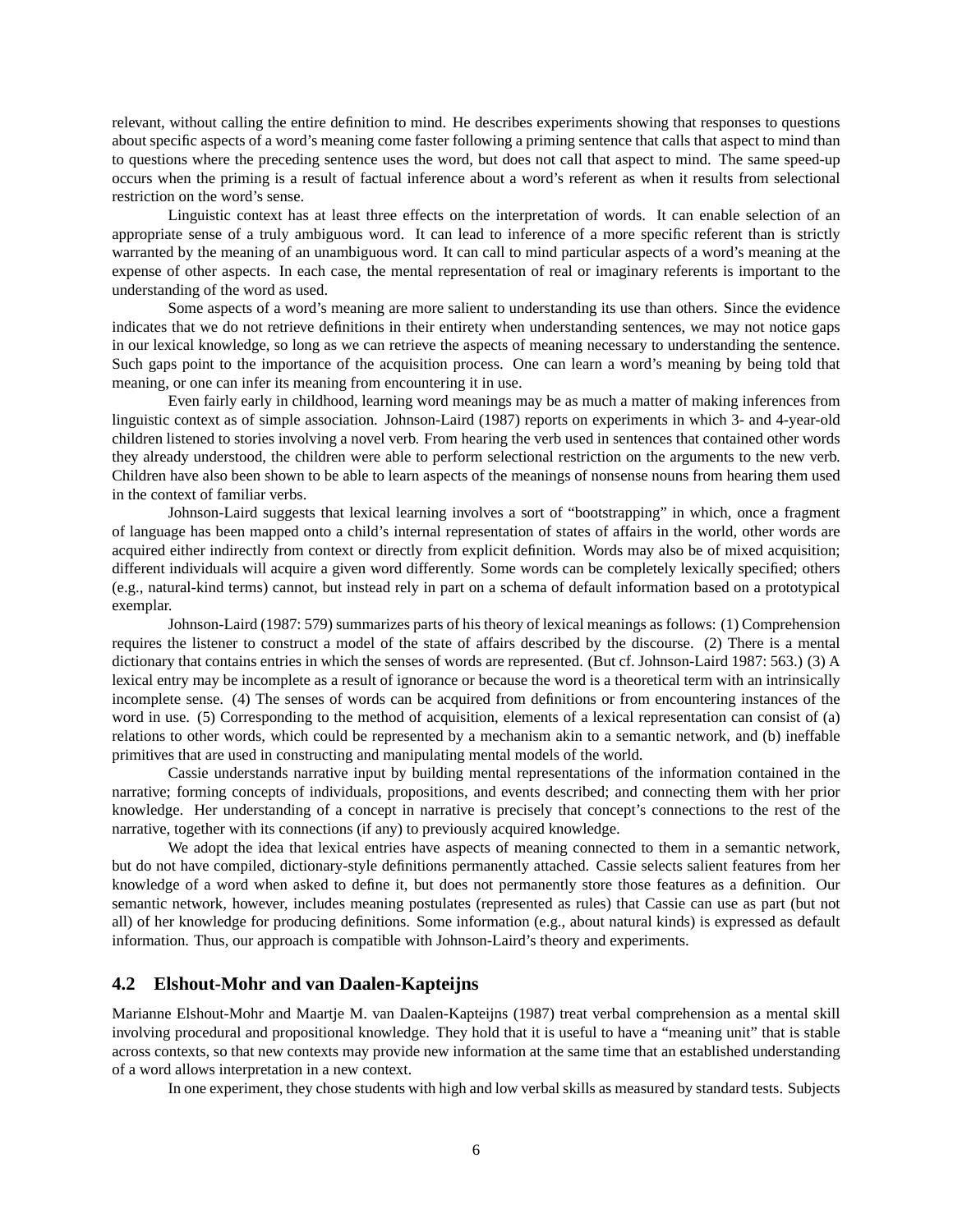were asked to think aloud as they tried to determine from context the meanings of invented words. The neologisms filled lexical gaps, so that they would refer to things with which the subjects were familiar, but would not have direct synonyms that could be substituted for them. (For example, 'kolper': a window that transmits little light because of something outside it.) A series of sentences were presented, one per page, in which the new word was used: The first roughly indicated its superordinate:

When you are used to a broad view it is quite depressing when you come to live in a room with one or two **kolpers** fronting on a courtyard.

The second and third distinguished it from other concepts in the same superordinate class:

He virtually always studied in the library, as at home he had to work by artificial light all day because of those **kolpers**.

During a heat wave a lot of people all of a sudden want to have **kolpers**, so the sales of sunblinds then reach a peak.

The fourth and fifth provided counterexamples:

I was afraid the room might have **kolpers**, but when I went and saw it, it turned out that plenty of sunlight came into it.

In those houses, you're stuck with **kolpers** all summer, but fortunately once the leaves have fallen off that isn't so any more."

Subjects were aware of the need to construct a definition rather than search for a synonym. They were asked to report on new information gained from each sentence without reviewing previous pages. It was thought that this would tax their working memory, which was considered important, because most words learned from context are not learned in situations where word acquisition is the primary focus of cognition. Rather, one usually reads for the content of a text and acquires new vocabulary incidentally (if at all).

Most subjects tried to compare the unknown word with at least one familiar word. Those with high verbal skills used the model analytically, as a group of separable components that could be individually compared with further information. New information compatible with all facets of the model could be added; conflicting facets of the model could be replaced with new information. Those with lower verbal skills tended to use the model holistically, with new compatible information broadening or restricting the domain (Kiersey 1982) and incompatible information causing the rejection of the model (and perhaps the adoption of a different model).

According to the authors, in the task of word learning, a model (1) provides a plan for knowledge retrieval; all aspects of the semantic unit of the model are accessible; (2) provides a frame-like structure for the meaning to be acquired, with certain slots to fill; (3) allows conventional aspects of definitions to steer abstraction toward similar conventions in the new definition; and (4) provides default information to fill slots in the anticipated structure. The meaning of the new word is presumed to inherit aspects of meaning connected with the model unless otherwise specified.

Cassie uses her prior knowledge and the network that represents her understanding of the story (up to and including the sentence containing that word) to establish a definitional framework for the target word. This framework is not an analogical model in Elshout-Mohr and van Daalen-Kapteijns's sense, but does provide a plan for knowledge retrieval and a structure with certain slots to fill. The framework for nouns includes slots for synonyms and for hypernyms from which the target word can inherit aspects of meaning.

Because we wish our system to model an individual of high verbal ability (for general usefulness and specifically for use as a lexicographer's assistant), it does use its selected framework analytically, although new information may cause the system to select a different framework than that chosen after the first encounter with the target word.

Elshout-Mohr and van Daalen-Kapteijns suggest that children's verbal skills be developed by instruction in distinguishing between idiosyncratic experiences with a word and the more general experiences associated therewith, and in constraining the richness of individual experience by selecting a limited number of aspects of meaning. Especially important is the ability to select structural and functional aspects of a concept that are "in common with" and "in distinction of" other known concepts. Developing theory and technique for such movement from idiosyncratic understanding to conventional dictionary definitions is a central portion of our research.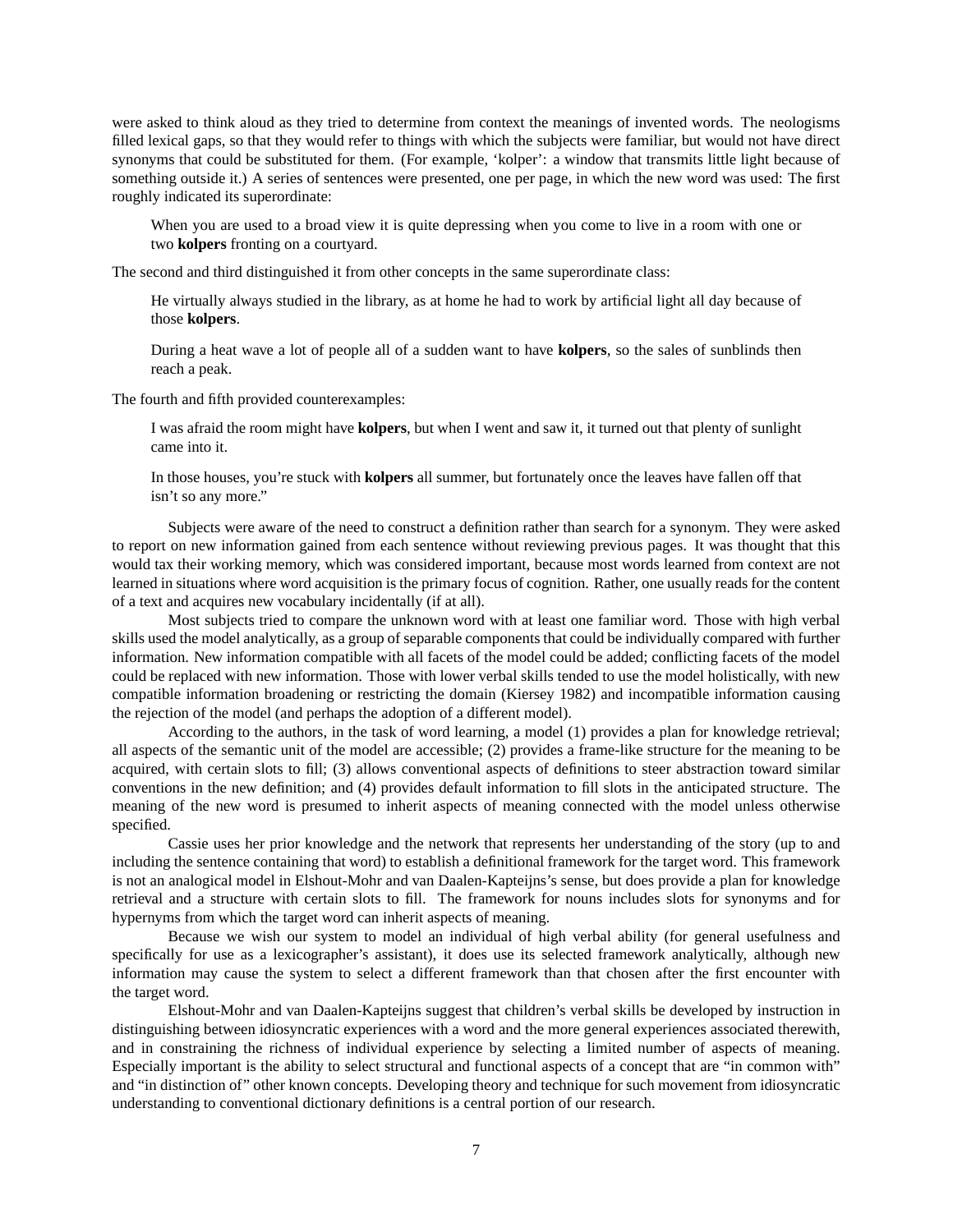### **4.3 Sternberg**

Robert Sternberg (1987: 91) gives the following example:

Although for the others the party was a splendid success, the couple there on the blind date was not enjoying the festivities in the least. An **acapnotic**, he disliked her smoking; and when he removed his hat, she, who preferred "ageless" men, eyed his increasing **phalacrosis** and grimaced.

It is easy to guess what 'acapnotic' and 'phalacrosis' might mean (although the latter is ambiguous; does it mean "baldness" or "grey hair"?). Sternberg holds that three processes are applied in acquiring words from context: (a) distinguishing irrelevant from relevant information, (b) selectively combining relevant clues, and (c) comparing what has been selected and combined with previous knowledge. These processes operate on a basis of several types of cues: (1) temporal cues regarding the duration or frequency of *X*, or when *X* can occur; (2) spatial cues regarding the location of *X* or possible locations where *X* can sometimes be found; (3) value cues regarding the worth or desirability of *X*, or the kinds of affects *X* arouses; (4) stative descriptive cues regarding the properties of *X* (size, color, etc.); (5) functional descriptive cues regarding possible purposes of *X*, actions *X* can perform, or potential uses of *X*; (6) cues regarding the possible causes of, or enabling conditions for, *X*; (7) cues regarding one or more classes to which *X* belongs, or other members of one or more classes of which *X* is a member; (8) equivalence cues regarding the meaning of *X*, or contrast (e.g., antonymy) to the meaning of *X*.

Sternberg's experiments show that readers who are trained in his three processes of recognizing relevant cues, combining cues, and comparing with known terms do better at defining new words than those who receive training only in the eight types of cues available, although any training in cue types produces better results than word memorization or no training.

Our system is designed to select certain information as most relevant, if it is present. For example, we follow Johnson-Laird as well as Elshout-Mohr and van Daalen-Kapteijns in emphasizing the structural and functional information about physical objects. If, however, such information is lacking, our system uses such other cue types as may be available. We also combine relevant information, and compare new words with known words in certain specific ways, such as possible synonymy or hyponymy.

### **5 Implementation**

Our system, "Cassie", consists of the SNePS-2.1 knowledge-representation and reasoning system (Shapiro 1979; Shapiro & Rapaport 1987, 1992, 1995), and a knowledge base representing Cassie's background knowledge. Currently, the knowledge base is hand-coded, since *how* she acquired this knowledge is irrelevant. Although we begin with a "toy" knowledge base, each of our tests includes all previous information, so the knowledge base grows as we test more words. Cassie's input consists of (1) information from the text being read and (2) questions that trigger a deductive search of the knowledge base (e.g., "What does (word) mean?"). Output consists of a report of Cassie's current definition of the word, or answers to other queries.

SNePS has an English lexicon, morphological analyzer/synthesizer, and a generalized augmented-transitionnetwork parser-generator that translates English input directly into a propositional semantic network without building an intermediate parse tree (Shapiro 1982, 1989; Rapaport 1988, 1991; Shapiro & Rapaport 1995). All information, including propositions, is represented by SNePS nodes; propositions about propositions can also be represented. Labeled arcs form the underlying syntactic structure of SNePS, embodied in the restriction that one cannot add an arc between two existing nodes, which would be tantamount to a proposition not represented by a node. Arc-paths can be defined for path-based inference, including property inheritance. Nodes and represented concepts are in 1–1 correspondence; this uniqueness principle guarantees that nodes are shared whenever possible and that nodes represent intensional objects (e.g., concepts, propositions, properties, and objects of thought including fictional entities, nonexistents, and impossible objects; Shapiro & Rapaport 1987, 1991).

SNePS's inference package accepts rules for deductive and default reasoning, allowing Cassie to infer "probable" conclusions in the absence of contrary information. When combinations of asserted propositions lead to a contradiction, SNeBR, the SNePS belief-revision package, allows Cassie to remove from the inconsistent context one or more of those propositions (Martins & Shapiro 1988). Once a premise is no longer asserted, the conclusions that depended on it are no longer asserted in that context. Cassie uses SNeBR and SNePSwD, a default belief-revision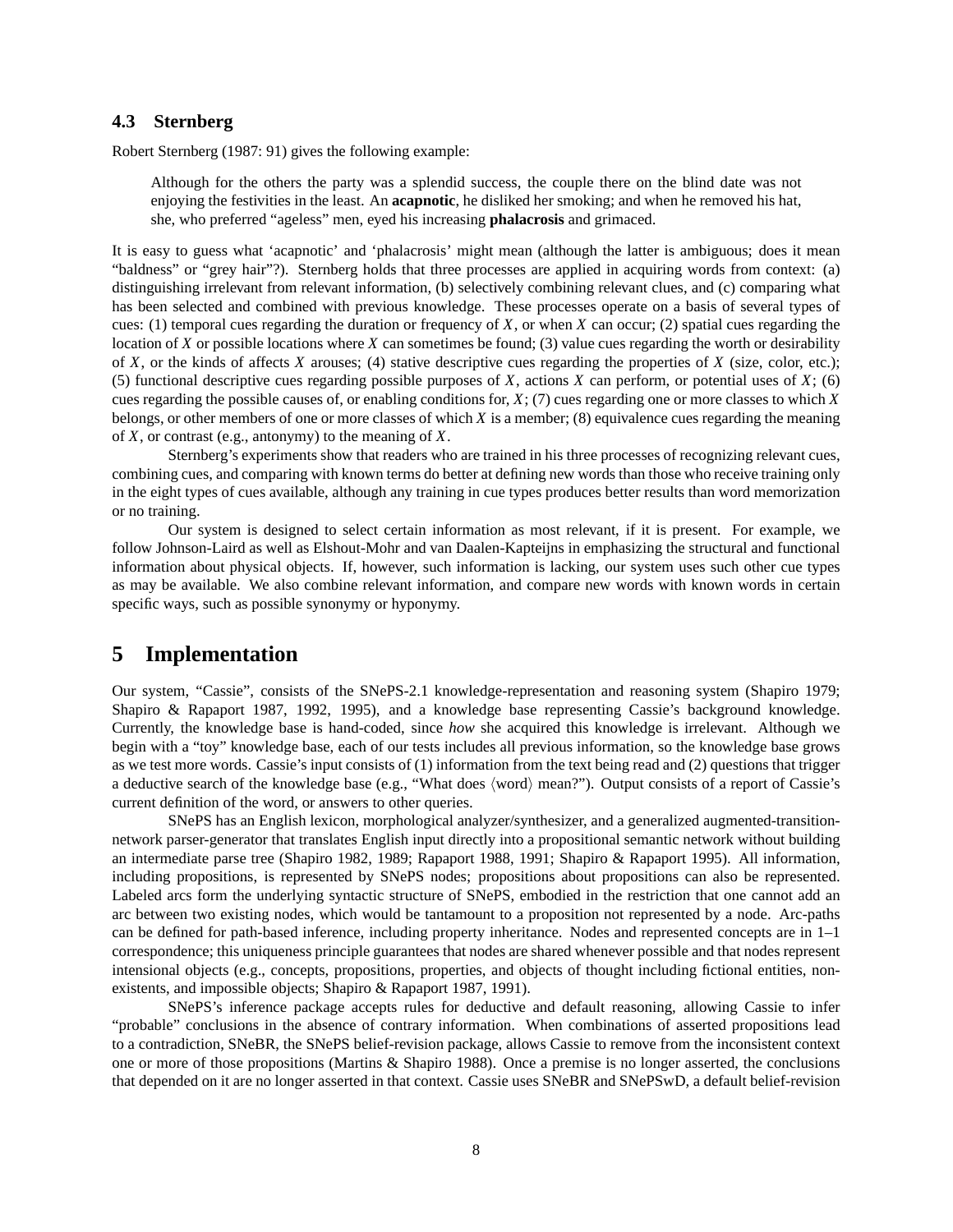system that enables automatic revision (Cravo & Martins 1993; Martins & Cravo 1991), to revise beliefs about the meanings of words.

Because we wish our system to be able to revise its beliefs with a minimum of human interference, we have partially automated the selection and revision of the culprit node (i.e., the erroneous assertion that led to the contradiction); we are exploring techniques for full automation. To facilitate this process, we tag each of the asserted propositions in the knowledge base with a knowledge category. Maria Cravo and João P. Martins (1993) have developed a utility for creating orderings of propositions within the network. We use this ordering utility to build a hierarchy of certainty in which all propositions with a particular knowledge category are given higher priority than those whose knowledge category indicates less certainty of belief. Then, when SNeBR is invoked by a derived contradiction, the belief(s) with least priority (i.e., held with least certainty) in the conflict set will be selected for revision. As originally designed, once the culprit belief had been deleted, SNeBR would ask the user if she wished to add any new propositions to the network. We have modified SNeBR so that it now automatically creates a revision of the culprit belief (see Ehrlich 1995 for the algorithms).

The current version of SNePS allows ordinary deductive reasoning. SNePSwD also allows "default reasoning" (Cravo & Martins 1993). Default rules allow the system to infer "probable" conclusions in the absence of specific information to the contrary. For example, if the system knows that, by default, birds fly, but also knows that penguins do not fly and that Opus is a penguin, then, despite inferring that Opus is a bird, the system will not conclude that Opus flies, because the default rule is not applicable to Opus. This works well when all relevant information is known before the attempt to deduce whether Opus flies. However, if the system must make a decision before learning that penguins are flightless, it will need to revise that decision once more information is gained.

Using SNeBR for revising erroneous beliefs is not appropriate in all situations. Rather than use default rules that rely on being told in advance whether they are applicable in certain cases, we employ a method, based on theoretical work by J. Terry Nutter (1983), in which some rules have consequents marked as presumably true. Frequently, this avoids the need for non-monotonicity. In our example above, we would have the rule that, if something is a bird, then presumably it flies. Opus the penguin, being a kind of bird, would fit the antecedent, and we would conclude that presumably Opus flies. Learning that penguins do not fly does not, then, produce a contradiction, but rather the concatenation that Opus could be presumed to fly though in fact he does not.

When a human reader encounters a discrepancy between the way a word is used in text and his previous understanding of that word, he must either assume that the word is used incorrectly or decide that his previous understanding requires revision. When our system encounters a contradiction derived from combining story information with background knowledge, it must decide which of the premises leading to the contradiction should be revised (cf. Rapaport 1991, Rapaport & Shapiro 1995). To facilitate such decisions, each of the assertions that we build into the system's knowledge base and each of the assertions in the story is tagged with a knowledge category (kn\_cat). Assertions having no kn\_cat attached are beliefs that the system has derived. (SNeBR assigns each proposition an "origin tag" as either a hypothesis (a proposition received as input) or a derivation. If the proposition is derived, information about the hypotheses used in the derivation is also stored (Martins & Shapiro 1988). Our kn cat tags may be considered complementary to SNeBR's origin tags, though implemented differently.) These categories are ordered in a hierarchy of certainty of belief, so that the system can restrict the field from which it chooses a belief for revision to those premises believed with the least certainty. Ideally, there would be only one such premise, but if there are more, then other means must be used to select among them (see below). Following is a description of the hierarchy of kn\_cats ranged from greatest certainty of belief to least:

- 1. kn cat *intrinsic*: Essentially, facts about language, including simple assertions, as well as some rules; background, or "world", knowledge of a very basic or fundamental sort. Intrinsic facts are found in the knowledge base, not in stories (at least, usually not). For example: The temporal relation "before" is transitive; containment of an item in a class implies containment of that item in superclasses of that class; encountering the usage  $\langle \text{verb} \rangle$  (agent, object, indobj) implies that  $\langle \text{verb} \rangle$  can be bitransitive.
- 2. kn cat *story*: Information present in the story being read, including stated propositions and propositions implicit in the sentence (necessary for parsing the sentence); the SNePS representation that would be built on parsing a sentence in the story. For example, in the sentence "Sir Gryflette left his house and rode to town", we have the following story facts: Someone is named Sir Gryflette. That someone left his house. That someone rode to town. (Other examples are  $(1S^1a)$ – $(1S^2b)$ , above.)
- 3. kn cat *life*: Background knowledge expressed as simple assertions without variables or inference. Examples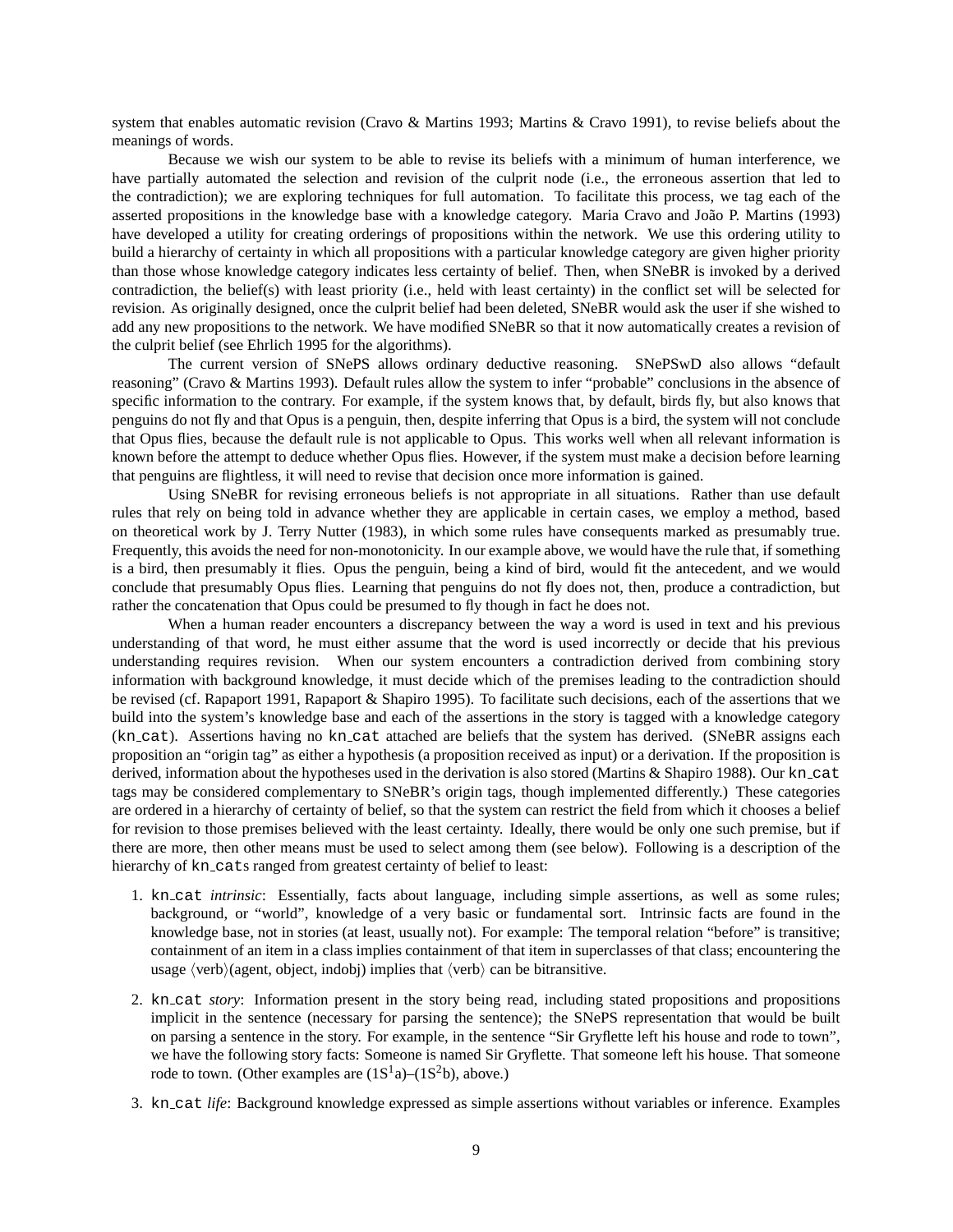of life facts include taxonomies (e.g., dogs are a subclass of animals) and assertions about individuals (e.g., Merlin is a wizard. Bill Clinton is a Democrat.).

- 4. kn cat *story-comp*: Information not directly present in the story, but inferred by the reader to make sense of the story. This is based on Erwin M. Segal's concept of "story completion" (Rapaport et al. 1989a,b; Segal 1995). Story completion uses background knowledge, but isn't the background knowledge itself. Few (if any) assertions should be tagged with this kn\_cat, since any necessary story completion should (ideally) be derived by the system. We include it here to cover cases where a gap in the system's knowledge base might leave it unable to infer some fact necessary to understanding the story. Using the example from the category of story facts, story completion facts might include: Sir Gryflette is a knight; Sir Gryflette mounted his horse between leaving his house and riding to town.
- 5. kn cat *life-rule.1*: Background knowledge represented as rules for inference, using variables; rules reflecting common, everyday knowledge. For example: If  $x$  bears young, then  $x$  is a mammal; if  $x$  is a weapon, then the function of *x* is to do damage; if *x* dresses *y*, then *y* wears clothing.
- 6. kn cat *life-rule.2*: Background knowledge represented as rules for inference, using variables, that rely on specialized, non-everyday information. For example: if *x* smites *y*, then *x* kills *y* by hitting *y*.
- 7. kn cat *questionable*: A rule that has already been subjected to revision because its original form led to a contradiction. For example: If *x* smites *y*, then *x* hits *y* and possibly kills *y*. This is the only kn cat that is never a part of input. The system attaches this tag when it revises a rule that was tagged as a *life-rule.2*. It is intended as a temporary classification for use while the system looks for confirmation of its revision. Once the system settles on a particular revision, the revised rule is tagged as a *life-rule.2*.

In case of contradiction, our system selects, from among the conflicting propositions, a proposition of greatest uncertainty as a candidate for revision. If the highest level of uncertainty present in the conflict set occurs in only one belief, that belief will be revised. If several alternatives exist with the same (highest present) kn\_cat, then the system selects for the presence of a verb in the antecedent, since it seems that humans more readily revise beliefs about verbs than about nouns (Gentner 1981). If this is still insufficient to yield a single culprit, then, in the current implementation, a human user must decide among any remaining alternatives. Ideally, the system would use discourse information to make the decision between possible culprits at the same level of certainty. For example, in the case of combatants dressing shields and spears before fighting (see §7.2, below), the rule about what it means to dress something might be selected for revision because it is unrelated to the topic of fighting, whereas shields and spears are closely associated with the topic.

We have described a belief hierarchy of seven levels. In practice, it seems that four would probably suffice. We could have handled all our example revisions without separating the non-rule information into *intrinsic*, *story*, *life*, and *story-comp*letion information (though some intrinsic facts expressed as rules would have had to be expressed differently). A hierarchy consisting of non-rules, entrenched rules (*life-rule.1*), non-entrenched rules (*life-rule.2*), and rules under revision (*questionable*) would be enough to cover the cases with which we have dealt, since we have never had to revise a non-rule belief. However, it is at least possible that a contradiction might arise between two or more beliefs, none of which are rules.

As mentioned above, story-completion information is something of a special case, and will usually be derived; that is, it will be a conclusion based on background information and story information. When SNeBR detects a contradiction, it assembles a conflict set consisting of those *premises* that led to the contradiction. Derived conclusions are not part of the conflict set. Therefore, except where story-completion information is directly input, we need not be concerned about selecting it as the culprit whose error led to a contradiction.

So, if we were to encounter a contradiction whose conflict set contained no rules, we would need some method for selecting a culprit from among various non-rule facts. Our approach assumes that words in the story are used correctly and that information presented in the story is true, at least within the context of the story. Therefore, it makes sense to distinguish between story facts and background facts. But not all background facts are equally entrenched. Some, such as the examples of kn\_cat *intrinsic* given above, seem so basic to our understanding that they should be immune from revision (even if they happen to be expressed as rules). Others seem less basic, and may be revised if they conflict with story facts. The distinction between assertions tagged *intrinsic* and those tagged *life* is not exactly analogous to distinctions between necessary and contingent properties, or between analytic and synthetic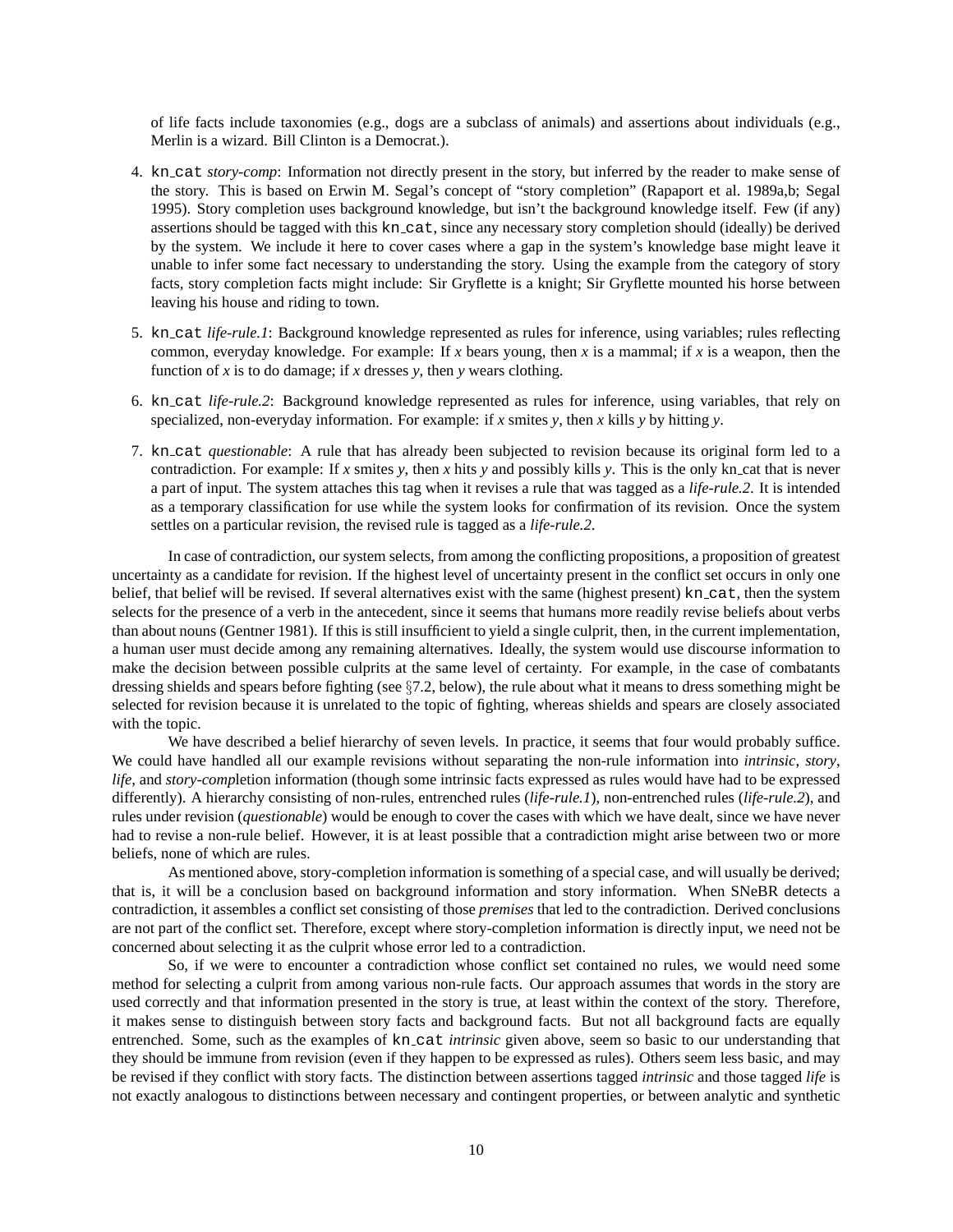definitions, but a loose analogy to such distinctions may capture some sense of the distinction being drawn here (cf. Rapaport 1991, Rapaport & Shapiro 1995).

At present, all the kn cats (except for *questionable*) are assigned by a human at the time the proposition is input. The assignment of the kn\_cat *story* could be handled automatically: The system would simply include it as a part of each proposition built from the parse of a sentence in a story (as in Rapaport 1991, Rapaport & Shapiro 1995). Since *story-comp* is only a stop-gap measure, we need not worry about how the system might assign it: Either it wouldn't make any such assignment, or it would tag all derived propositions as being derived. (The latter is already done by SNeBR, but invisibly; cf. Martins & Shapiro 1988.) This leaves us with the question of how the system might categorize the non-derived assertions in its knowledge base. Rules can be readily distinguished from non-rules, so the question breaks down into two parts: How do we tell an entrenched rule (*life-rule.1*) from a less-entrenched rule (*life-rule.2*), and how do we tell an entrenched fact (*intrinsic*) from a less-entrenched fact (*life*)? We make the distinction based on an intuitive feeling for how basic a concept is, or how familiar we are with a concept. How such intuitions can be formalized and automated is an open question. We may have to continue for a while to tell Cassie how strongly she holds her beliefs.

Once a contradiction is detected and a culprit proposition selected, if it is a rule (as it usually is), then it may be necessary to select which of several consequents actually produced the contradiction. The system checks each consequent against the justification support (the premises from which a proposition is derived) of the deduced propositions that are in direct conflict with each other to find the culprit consequent within the culprit rule (i.e., the rule that has been determined to be in error).

### **6 Algorithms**

Our algorithms hypothesize and revise meanings for nouns and verbs that are unknown, misunderstood, or being used in a new way. Applying the principle that the meaning of a term is its location in the network of background and story information, our algorithms deductively search the network for information appropriate to a dictionary-like definition, assuming our grammar has identified the unknown word as a noun or a verb. The algorithms (Ehrlich 1995) are shown in Appendices 1 and 2, and are illustrated by example here.

Cassie was provided with background information for understanding King Arthur stories (Malory 1470). As we saw above, when presented with a sequence of passages containing the unknown noun 'brachet', Cassie developed a theory that a brachet was a dog whose function is to hunt and that can bay and bite. However, based on the first context in which the term appeared ("... there came a white hart running into the hall with a white brachet next to him, ..."), her initial hypothesis was that a brachet was a physical object that may be white. Each time 'brachet' appeared, Cassie was asked to define it. To do so, she deductively searched her background knowledge base, together with the information she had read in the narrative to that point, for information concerning (1) direct class inclusions (especially in a basic-level category), (2) general functions of brachets (in preference to those of individuals), (3) the general structure of brachets (if appropriate, and in preference to those of individuals), (4) acts that brachets perform (partially ordered in terms of universality: probable actions in preference to possible actions, actions attributed to brachets in general in preference to actions of individuals, etc.), (5) possible ownership of brachets, (6) part-whole relationships to other objects, (7) other properties of brachets (when structural and functional description is possible, less salient "other properties" of particular brachets are not reported, although we do report properties that apply to brachets in general), and (8) possible synonyms for 'brachet' (based on similarity of the above attributes). Some of these are based on the psycholinguistic studies of the sort of vocabulary expansion we are modeling (discussed above). In the absence of any of this information, or in the presence of potentially inconsistent information (e.g., if the text says that one brachet hunts and another doesn't), Cassie either leaves certain "slots" in her definitional framework empty, or includes information about particular brachets. Such information is filled in or replaced upon further encounters with the term.

Each query for a definition begins the search from scratch; different information is reported depending on the kind of background information available at the time the query is made. Thus, by querying Cassie after each occurrence of 'brachet', we can see the definition frame "develop" dynamically. However, if we only queried Cassie at the last occurrence of 'brachet', then we would only see the "final" definition frame.

Although the current implementation outputs different definition frames depending on which branch of the algorithm has been taken (see Appendices 1 and 2), a "unified" definition frame could be used, as shown in Table 1. Each row is a slot. Each column represents a kind of term; e.g., (1) a term that is a basic-level category, such as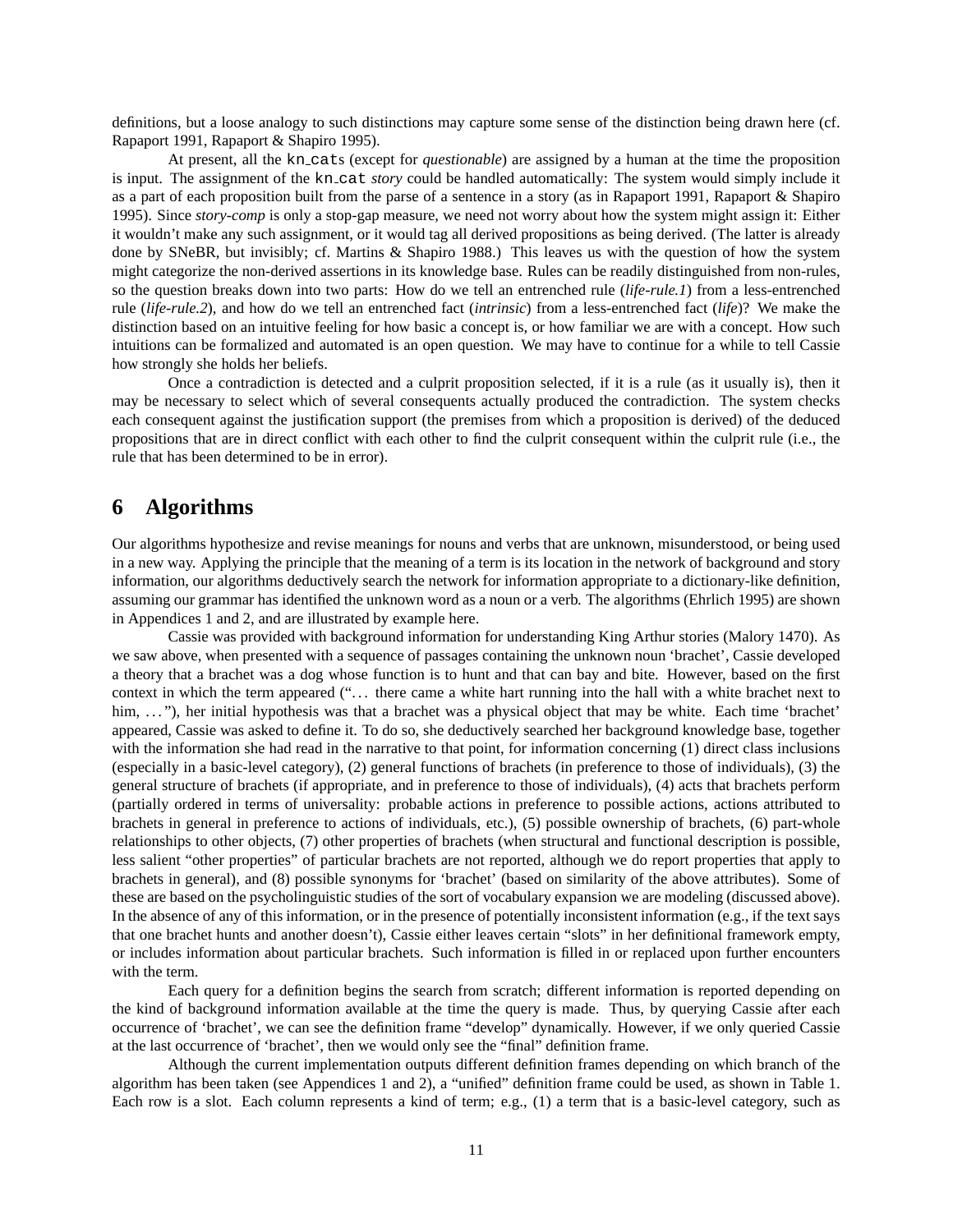| <b>Slot</b>                                                                                                                             | <b>Basic-</b><br><b>Level</b><br><b>Category</b> | <b>Subclass</b><br>of Basic-<br>Level<br>Category | <b>Subclass</b><br>of Animal | <b>Subclass of</b><br><b>Physical</b><br>Object | <b>Subclass of</b><br><b>Abstract</b><br>Object | N <sub>0</sub><br><b>Class</b><br><b>Inclusions</b> |  |  |
|-----------------------------------------------------------------------------------------------------------------------------------------|--------------------------------------------------|---------------------------------------------------|------------------------------|-------------------------------------------------|-------------------------------------------------|-----------------------------------------------------|--|--|
| actions                                                                                                                                 |                                                  |                                                   |                              |                                                 |                                                 |                                                     |  |  |
| ownership                                                                                                                               |                                                  |                                                   |                              |                                                 |                                                 |                                                     |  |  |
| function                                                                                                                                |                                                  |                                                   |                              |                                                 |                                                 |                                                     |  |  |
| structure                                                                                                                               |                                                  |                                                   |                              |                                                 | ⊗                                               |                                                     |  |  |
| immediate superclass                                                                                                                    |                                                  |                                                   |                              |                                                 |                                                 | ⊗                                                   |  |  |
| general stative properties                                                                                                              |                                                  |                                                   |                              |                                                 |                                                 | $\otimes$                                           |  |  |
| synonyms                                                                                                                                |                                                  |                                                   |                              |                                                 |                                                 | $\otimes$                                           |  |  |
| possible properties                                                                                                                     |                                                  |                                                   |                              |                                                 |                                                 |                                                     |  |  |
| object of act                                                                                                                           |                                                  |                                                   |                              |                                                 |                                                 |                                                     |  |  |
| named individuals                                                                                                                       |                                                  |                                                   |                              |                                                 |                                                 |                                                     |  |  |
| Table 1: Unified Definition Frame: $\sqrt{\ }$ = reported if known<br>$=$ not reported (even if known)<br>$\otimes$ = can't be reported |                                                  |                                                   |                              |                                                 |                                                 |                                                     |  |  |

'dog', (2) a term that is a subclass of a basic-level category, such as 'brachet', etc. (See Rosch 1978 for the notion of 'dog', (2) a term that is a subclass of a basic-level category, such as 'brachet', etc. (See Rosch 1978 for the notion of "basic-level categories".) A check-mark (√) means that a slot-filler is reported if it is known. A it is not reported, even if it is known, because it is superseded by other slot-fillers. A circled  $X$  ( $\otimes$ ) means that that slot cannot be filled (hence, will not be reported) for that kind of term.

### **7 Other Examples of Vocabulary Acquisition**

We have been investigating three types of vocabulary acquisition:

- 1. *Constructing* a new definition of an *unknown* word (e.g., 'brachet')
- 2. *Correcting* a definition of a *misunderstood* word (e.g., see the discussion of 'smite', §7.1)
- 3. *Expanding* the definition of a word being *used in a new sense* (e.g., see the discussion of 'dress', §7.2).

All three can be thought of as revision: (1) "revision" from an empty definition, (2) revision of an incorrect definition, and (3) revision of an incomplete definition. Alternatively, (3) can be thought of as adding (disjoining) a new definition to an already-established one (see §7.2, below).

### **7.1 'Smite'**

Cassie was told that 'to smite' meant "to kill by hitting hard" (a mistaken belief actually held by one of us (Rapaport) before reading Malory 1470). Passages in which various characters were smitten but then continued to act triggered SNeBR, which asks Cassie which of several possible "culprit" propositions in the knowledge base to remove in order to block inconsistencies. Ideally, Cassie then decides which belief to revise. A set of rules for replacing discarded definitions with revised definitions is being developed. E.g., suppose the culprit were:

If *x* smites *y*, then: *x* hits *y* & *y* is dead & *x* hitting *y* causes *y* to be dead.

On first encountering a smitee who survives, substitute these rules:

- 1. If *x* smites *y*, then: *x* hits *y* & possibly *y* is dead;
- 2. If *x* smites *y* & *y* is dead, then *x* hitting *y* causes *y* to be dead.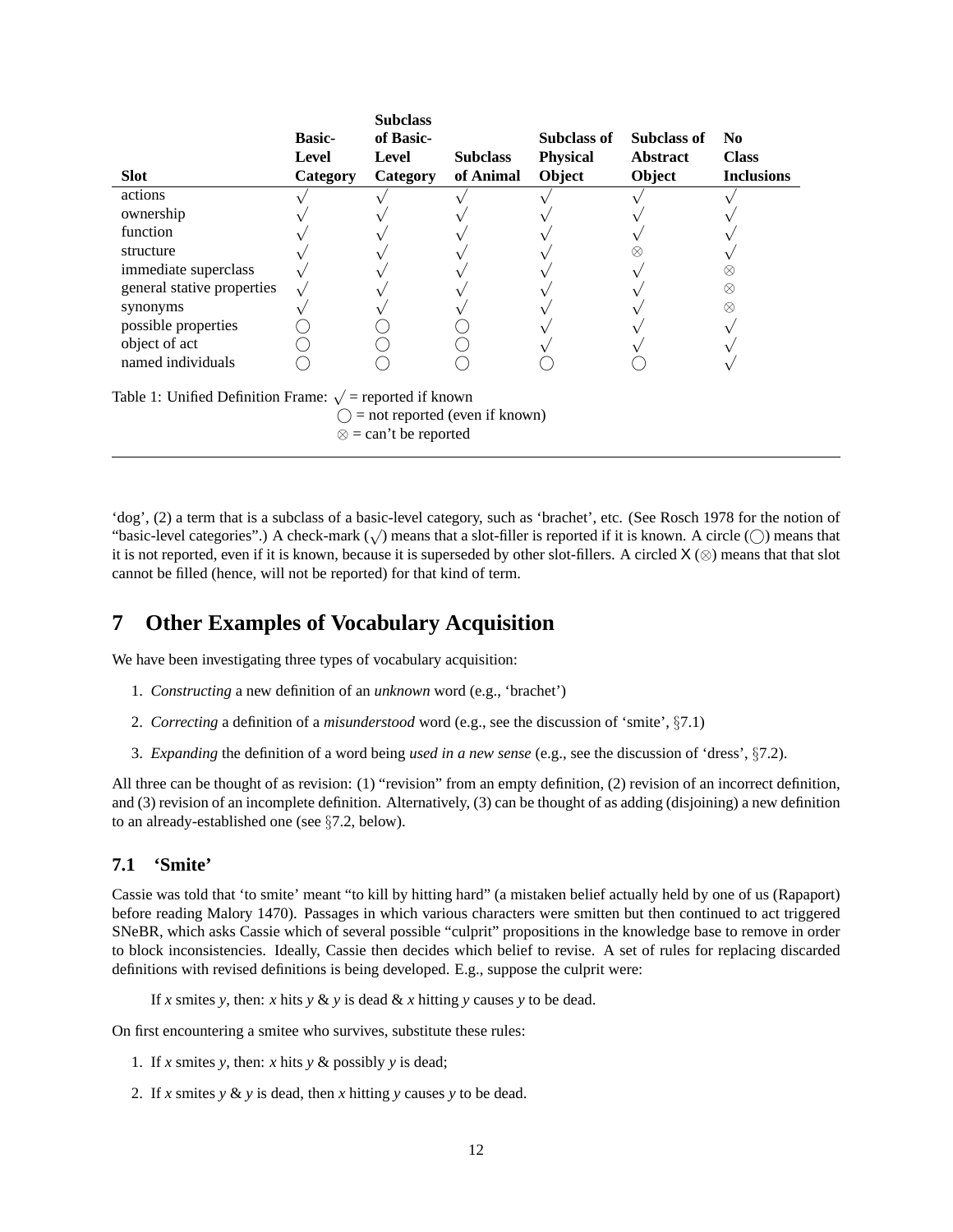If asked for a definition of 'smite' now, Cassie will report that the result of smiting is that *x* hits *y* and possibly *y* is dead. The only human intervention is to tell Cassie to order her beliefs (she does the ordering, based on the knowledge categories, but has to be nudged to "do it now") and to tell Cassie to *assert* the revised belief she has *already automatically* generated from the lowest-ranked belief in the conflict set.

Here, we sketch Cassie's handling of 'smite', with this background information in the knowledge base:

There is a king named King Arthur. There is a king named King Lot. There is a sword named Excalibur. Excalibur is King Arthur's sword. Horses are animals. Kings are persons. Knights are persons. Dukes are persons. "Person" is a basic-level category. "Horse" is a basic-level category. "Before" and "after" are transitive relations. If *x* is dead at time *t*, *x* can perform no actions at *t* or at any subsequent time. If *x* belongs to a subclass of person, *x* is a person. If a person acts, the act performed is an action. If an agent acts on an object, and there is an indirect object of the action, then the action is bitransitive. If an agent acts on an object, then the action is transitive. If an agent acts on itself, then the action is reflexive. If *x* is hurt at time *t*, then *x* is not dead at *t*. If *x* is not dead at time *t*, then *x* was not dead at any prior time. If *x* smites *y* at time *t*, then *x* hits *y* at *t*, and *y* is dead at *t*, and the hitting caused the death.

Note that the last is the only information about 'smite' in the knowledge base.

Cassie is then given a sequence of passages containing 'smite' (adapted from Malory 1470: 13ff), interspersed with questions and requests for definitions:

**Passage S1:** King Arthur turned himself and his horse. He smote before and behind. His horse was slain. King Lot smote down King Arthur.

**Definition S1:** A person can smite a person. If *x* smites *y* at time *t*, then *x* hits *y* at *t*, and *y* is dead at *t*.

**Question S1:** What properties does King Arthur have?

**Reply S1:** King Arthur is dead.

**Passage S2:** King Arthur's knights rescued him. They sat him on a horse. He drew Excalibur.

**Question S2:** When did King Arthur draw [Excalibur]?

The inference required to reply to **Question S2** triggers SNeBR, which reports that King Arthur's drawing (i.e., acting) is inconsistent with his being dead. Cassie automatically removes the proposition reporting her belief that smiting entails killing, which is replaced with two beliefs: that although smiting entails hitting, it only possibly entails killing, and that if smiting results in a death, then the hitting is the cause of death. These rules are *not* built in; they are *inferred* by revision rules. This results in:

**Definition S2:** A person can smite a person. If *x* smites *y* at time *t*, then *x* hits *y* at *t* and possibly *y* is dead at *t*.

**Passage S3:** Two of King Claudas's knights rode toward a passage. Sir Ulfyas and Sir Brastias rode ahead. Sir Ulfyas smote down one of King Claudas's two knights. Sir Brastias smote down the other knight. Sir Ulfyas and Sir Brastias rode ahead. Sir Ulfyas fought and unhorsed another of Claudas's knights. Sir Brastias fought and unhorsed the last of Claudas's knights. Sir Ulfyas and Sir Brastias laid King Claudas's last two knights on the ground. All of King Claudas's knights were hurt and bruised.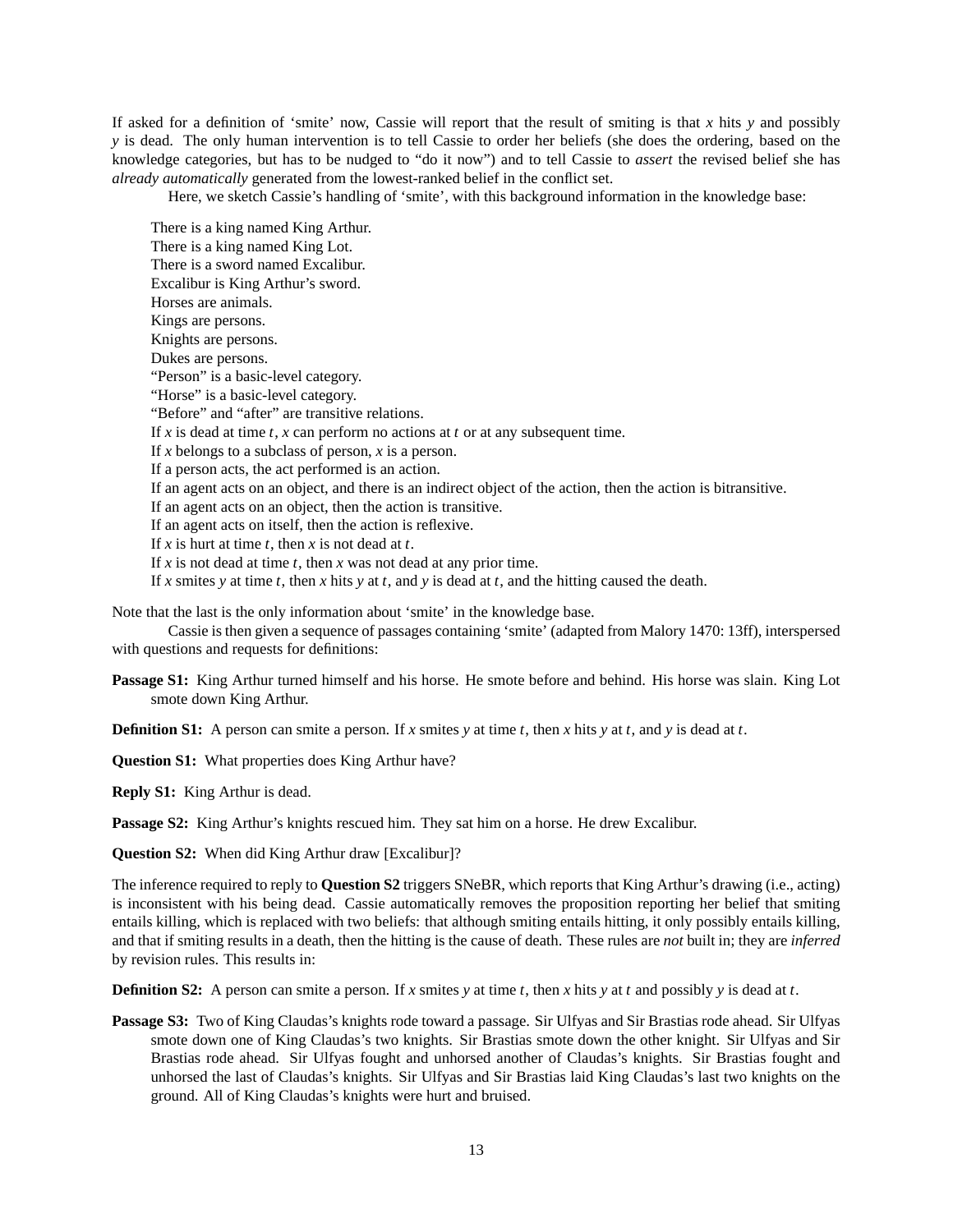The information that the knights were hurt was added in forward-chaining mode to allow Cassie to notice that that they were still alive at the time they were hurt and therefore could not have died earlier at the time they were smitten. Cassie has now heard of two cases in a row (King Arthur, and the two knights) where a smitee has survived being smitten, with no intervening cases of death by smiting, yielding:

**Definition S3:** A person can smite a person. If *x* smites *y* at time *t*, then *x* hits *y* at *t*.

Further encounters with 'smite' cause no further revisions. The definition has stabilized ("converged") in a manner similar to the human protocols on the same passages.

#### **7.2 'Dress'**

A third case is exemplified by 'dress', which Cassie antecedently understood to mean "put clothes on (something)", a well-entrenched meaning that should *not* be rejected. Thus, her background knowledge for this example included the following two beliefs whose  $kn$ -cat = *life-rule.1*.

- 1. dresses $(x, y) \Rightarrow \exists z$ [clothing $(z)$  & wears $(y, z)$ ].
- 2. Spears don't wear clothing.

Again, Cassie was given a sequence of passages containing 'dress' (adapted from Malory 1470) interspersed with questions and requests for definitions:

**Passage D1** King Arthur dressed himself.

**Definition D1** A person can dress itself; result: it wears clothing.

Passage D2 King Claudas dressed his spear ....

At this point, Cassie infers that King Claudas's spear wears clothing.

**Question D2** What wears clothing?

This question invokes SNeBR, which detects a contradiction and automatically replaces background belief (1), *not background belief (2)*, because of the occurrence of a verb in the antecedent, following Gentner 1981 (see §5, above). There follow several passages in the text in which dressing spears precedes fighting. Rather than *rejecting* the prior definition, we *add* to it. Cassie decides that to dress is *either* to put clothes on *or* to prepare for battle:

**Definition D3** A person can dress a spear or a person; result: the person wears clothing or the person is enabled to fight.

Admittedly, this is not perfectly satisfactory. Among the improvements we are planning are a better way of expressing such disjunctive definitions and a method to induce a more general definition. In the present case, further experience with such phrases as 'salad dressing', 'turkey dressing', and so on, might lead one to decide that 'dress' more generally means something like "prepare" (for the day, by putting on clothes; for battle, by preparing one's spear; for eating, by preparing one's salad; for cooking, by preparing one's turkey; and so on).

### **8 Related Work**

We begin with a review of some classic work along these lines, and then turn to more recent work.

#### **8.1 Some classic work**

#### **8.1.1 Granger**

Richard H. Granger's Foul-Up (1977) was designed specifically to work in conjunction with a Script Applier Mechanism (Schank & Abelson 1977) to allow stories of events to be understood in terms of stereotypical event sequences despite the presence of unknown words. Granger used the syntactic expectations generated by a parser and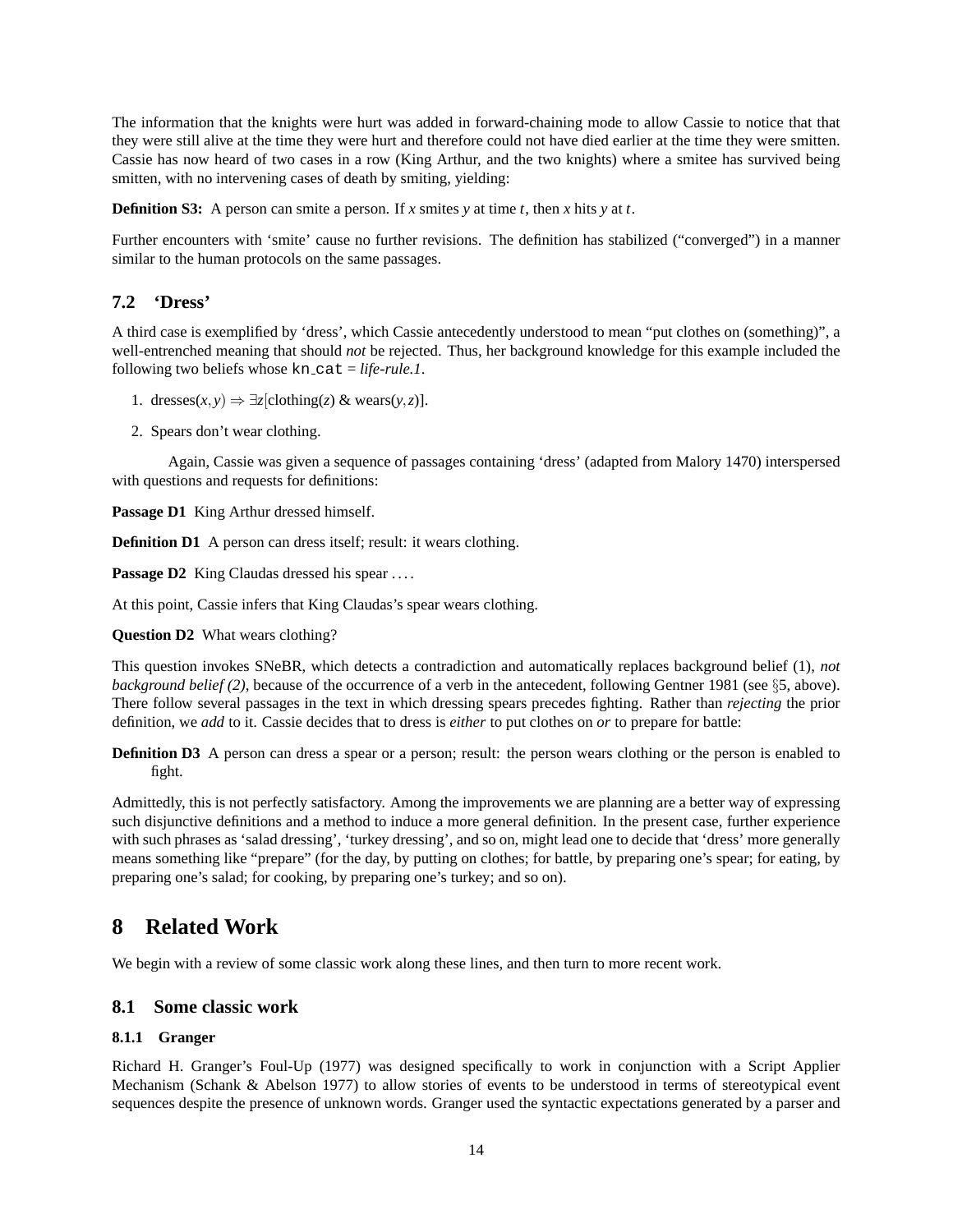script-based expectations generated by the currently active script to create a partial definition of an unknown word. For example, if the currently active script is *vehicular accident*, if there is input to the effect that the car struck an elm, and if the word 'elm' is unknown, Foul-Up would deduce that 'elm' is a noun that represents something that can fill the "obstruction" slot in a script for a single-car accident (and therefore must be a physical object).

Once our grammar is in place, we also will use syntactic expectations and morphology to allow the determination of an unknown word's role in a given sentence (e.g., subject, direct object, verb, etc.) as well as its part of speech. We can make deductions similar to Granger's, but in terms of sentences instead of scripts. We also use such background knowledge as is available, even though that knowledge isn't organized into scripts. We would deduce that 'elm' is a noun and that an elm is a thing that can be struck by a car. For us, as for Granger, the single occurrence of the word is not enough to allow any useful inference beyond what is immediately present in the text (although background knowledge might be available about the probable size, location, etc., of objects that a car might be said to strike).

We adopt Granger's use of parsing expectations to begin hypothesizing word definitions. However, the rest of his approach, which involved the use of standard scripts, is less general than our approach. Unknown words do not always occur in the context of a story that fits a standardized script. Furthermore, even if a standardized script may apply to the text overall, the unknown term may not occur as the filler of a standard slot. This does not mean, however, that the context in which the word occurs may not yield useful information in attempting to hypothesize a definition.

Our research also differs from Granger's in that we store the knowledge acquired from reading various texts in a single, general knowledge base, and use this stored knowledge as source of information for definitions. Thus, a definition may be synthesized from several encounters.

#### **8.1.2 Haas and Hendrix**

Norman Haas and Gary Hendrix (1983) developed a system in which a tutor specifically gives the system a new concept, and refines it by adding further facts in response to queries from the system as it seeks to relate the new concept to previously acquired knowledge. Although asking questions is a good way to learn, the major focus of our research is to allow the system to learn from context without specific queries or direct instruction. We explore what the system learns when left to read "on its own", and allow it to include only information it can deduce in its definitions. In future work, as already noted in connection with 'dress', we may explore ways in which the system can generate *inductive* hypotheses, which might be used to generate questions to put to a human user, or might simply be kept as questions in the "mind" of our system until more evidence can be found.

#### **8.1.3 Berwick**

Another approach to learning verbs (and perhaps other words) was developed by Robert C. Berwick (1983), who attempted to extend the process of analogical learning (as in Patrick Henry Winston's (1975) arch-learning algorithm) to the domain of natural language. Causal networks are created to represent the events in different stories. It is assumed that a word's meaning is known by its position in such a net. A new word, then, is held to be most similar to those known words which play the most similar roles. For example, if murder and assassination both cause their objects to be dead, but love does not cause such an outcome, then 'murder' and 'assassinate' are closer in their meaning than either is to 'love'. Berwick's work, as implemented, required the input of story outlines in specific form, with all relevant causal information explicitly present in the outlines, rather than straight narrative as it occurs in published stories.

While the notion of synonymy (or near synonymy) and similar causes producing similar effects is a useful one, our desire to test our theories on natural text would require that our system infer causal relationships in order to make the sort of comparisons that Berwick's system made. For example, were the system to read that Macbeth assassinated Duncan and then to read that Duncan was dead, it would have to infer that the one fact was the cause of the other. This done, it might use a system similar to Berwick's to infer that 'assassinate' is close to 'murder' in meaning (assuming, of course that it already knew that "*A* murdering *B*" causes *B* to be dead). Unfortunately, giving our system the ability to make such causal inferences is beyond the scope of this project, although given the presence of certain specific causal information in the knowledge base, comparisons between verbs can be made.

We do make use of the notion that words with similar meanings have similar connections in an agent's network of knowledge. The framework we use for defining nouns includes a slot for potential synonyms. The synonym-finding algorithm compares the other definitional information (e.g., class inclusion, structure, and function)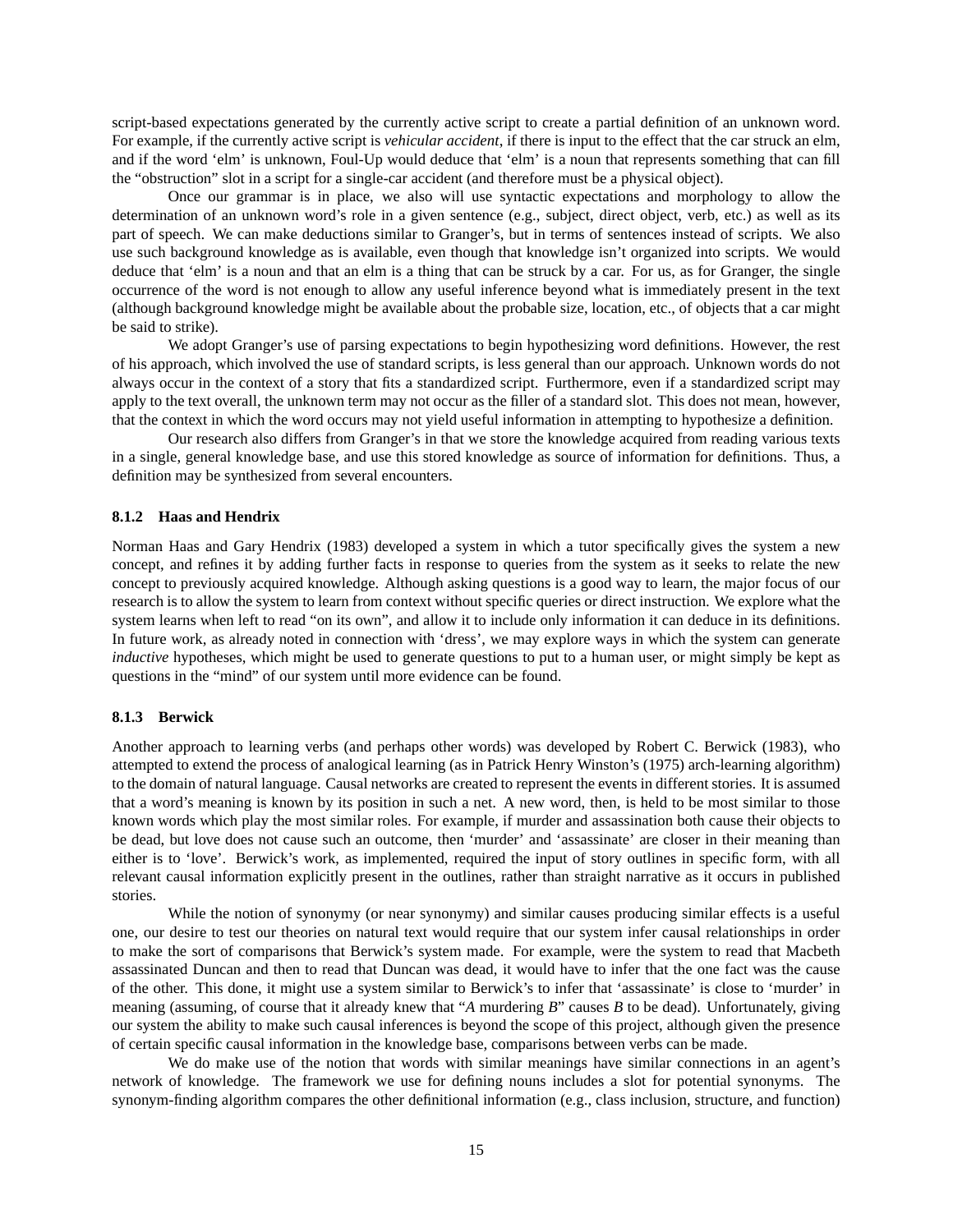that has been discovered about the new word with the same information about a candidate synonym. If they have more in common than in contrast, the system lists them as possible synonyms.

#### **8.2 Some more recent work**

#### **8.2.1 Zernik and Dyer**

Uri Zernik and Michael G. Dyer (1987) compile definitions of words and figurative phrases from conversation into a hierarchical lexicon, using a pattern constructor that analyzes parsing failures to modify its patterns and a concept constructor that selects a strategy according to background information about the goals and plans a person is likely to have in various situations. If the first interpretation of a phrase is inconsistent with that information, the system queries the user, suggesting various interpretations more consistent with the goals of persons in the story until the user confirms that a correct interpretation has been reached.

However, since we focus on literary, not conversational, discourse, Cassie is not informed by a human user when she misunderstands. As long as the misunderstanding is compatible with further encounters with the word and with her general knowledge, there is no reason for Cassie to revise her understanding. If further reading leads to the conclusion that a previous definition was wrong, Cassie revises her understanding without explicit instruction.

#### **8.2.2 Hastings**

Peter M. Hastings (1994; Hastings & Lytinen 1994ab) presents several versions of a system, Camille, that uses knowledge of a given domain to infer a word's meaning. Hastings's approach is like ours: The goal is to allow the system to read and acquire word meanings without the intervention of a human tutor. His approach differs, however, in the types of information sought as the meaning of a word, and in the nature of the knowledge base. For each domain, the initial knowledge base consisted of a taxonomy of relevant objects and actions. Camille attempts to place the unknown word appropriately in the domain hierarchy. To this basic system, Hastings has added: a mutual exclusivity constraint; a script applier allowing Camille to match the unknown word with a known word that has filled the same slot in a particular script, or, for a verb, with a known word whose arguments match those of the target word; and an ability to recognize the existence of multiple senses for a word. In most instances, the meaning sought appears to be synonymy with a known word, unlike Cassie, which can create new concepts (defined in terms of preexisting ones). In one version, however, Camille is given the capacity to create a new node, and insert it into the domain hierarchy. This, however, is only available for unknown nouns. Verbs can be "defined" only by mapping them to their closest synonyms. Hastings's evaluation of Camille's performance is given in terms of "correctness" of word meaning. His focus is on the comparative precision and accuracy of the various versions of Camille as they attempt to map unknown terms onto known nodes. For us, such a notion of "correctness" does not apply.

#### **8.2.3 Siskind**

Jeffrey Mark Siskind's (1996) focus is on first-language acquisition during childhood, whereas ours is on mature cognitive agents who already know a large part of their language and are (merely) expanding their vocabulary. Siskind takes as given (1) an utterance, (2) a simultaneous visual perception, (3) a mental representation of the situation perceived, which is caused by it, and (4) an assumption that the utterance means that mental representation. His algorithms assign parts of the mental-representation meaning to parts (words) of the utterance. Given "multiple situations", these algorithms "converge" to "correct word-to-meaning mappings".

Although we also assume an utterance and a mental representation that the utterance means, Cassie does not use visual perception to produce the mental representation. In most cases of reading, any mental representation (including imagery) would be produced by the text, so visual perception of a real-world situation does not arise, except for illustrated texts. Although Cassie does not use illustrations, she could in principle (Srihari & Rapaport 1989, Srihari 1991). Siskind's system begins with a mapping between a whole meaning and a whole utterance, and infers mappings between their parts. Cassie already has both of those mappings and seeks to infer definition-style relations between the unknown word and the rest of the knowledge base. Moreover, it does not make sense in our theory to speak of "correct word-to-meaning mappings". Finally, Siskind claims that his theory provides evidence for "semantic bootstrapping"—using semantics to aid in learning syntax. In contrast, Cassie uses *syntactic* bootstrapping (using syntax to aid in learning semantics; Gleitman 1990, 1994), which seems more reasonable for our situation.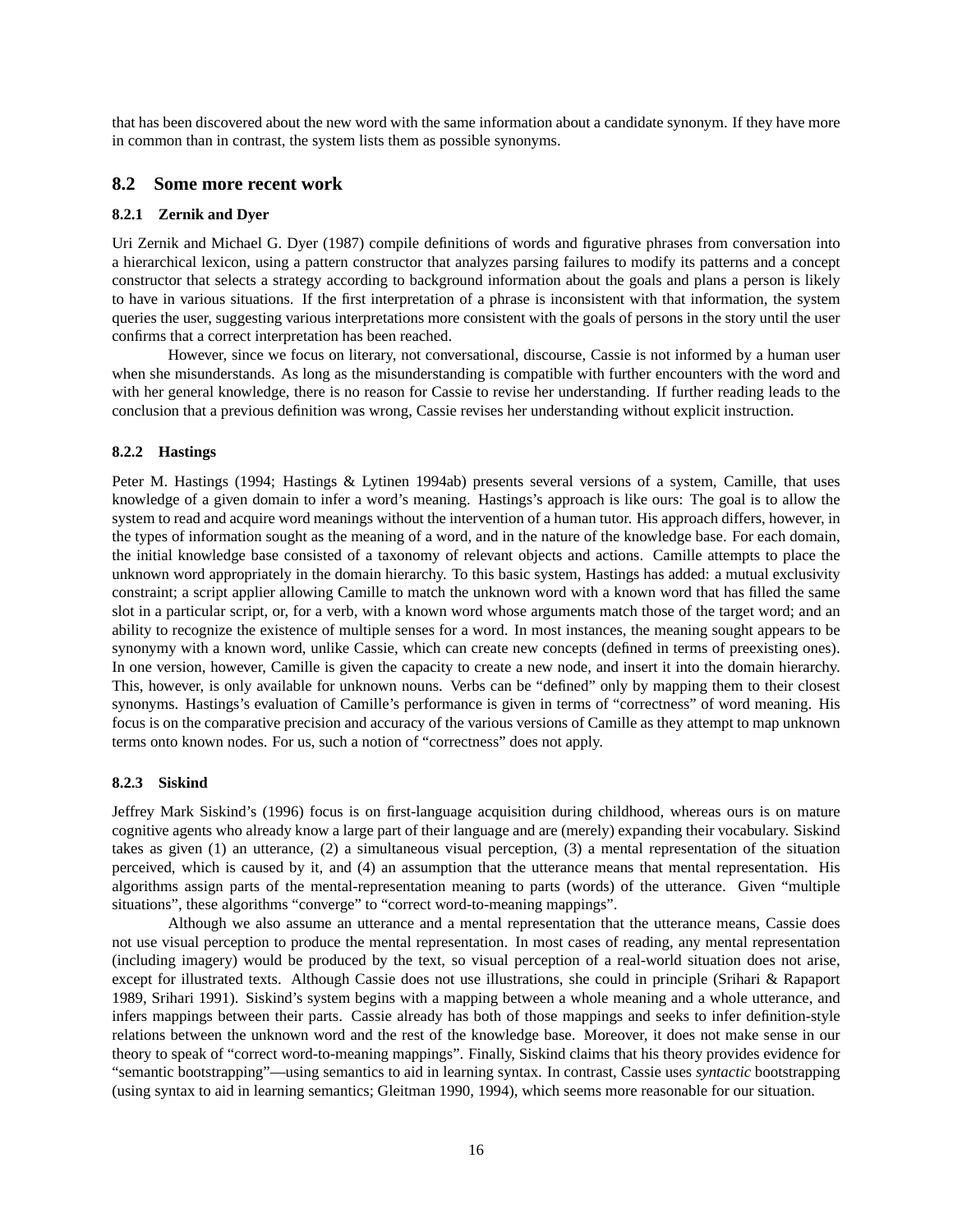#### **8.2.4 Campbell and Shapiro**

A related project is Ontological Mediation, being conducted by Alistair E. Campbell and Stuart C. Shapiro in the SNePS Research Group at SUNY Buffalo. Suppose a speaker uses a word unknown to the listener. An "ontological mediator" agent determines the word's meaning by querying the speaker and listener concerning ontological relations, such as subclass, parts, ownership, or skills, and then defines the word for the listener in terms of the listener's already-known words. (See Campbell & Shapiro 1995, Campbell 1996, and  $\langle$ http://www.cs.buffalo.edu/∼aec/OM/index.html $\rangle$ .)

### **9 Future Work**

Much remains to be done: We are now developing and using a grammar for natural-language input and output (Hunt & Koplas 1997), as well as for potential use in determining meanings via morphological (and perhaps etymological) information. We plan to expand our algorithms for verb acquisition, and to investigate adjective acquisition. We need to decide under what conditions to represent the definition in the knowledge base; despite Johnson-Laird's findings, discussed above (§4.1), it is nevertheless true that eventually we do memorize definitions of words after encountering them often enough. We plan to apply our algorithms to proper names: Can we decide who someone is by using our techniques? Finally, to what extent are we developing a formal model of category-definition by exemplars, where we take as input information about a (single) individual, and output a description of a category that that individual falls under?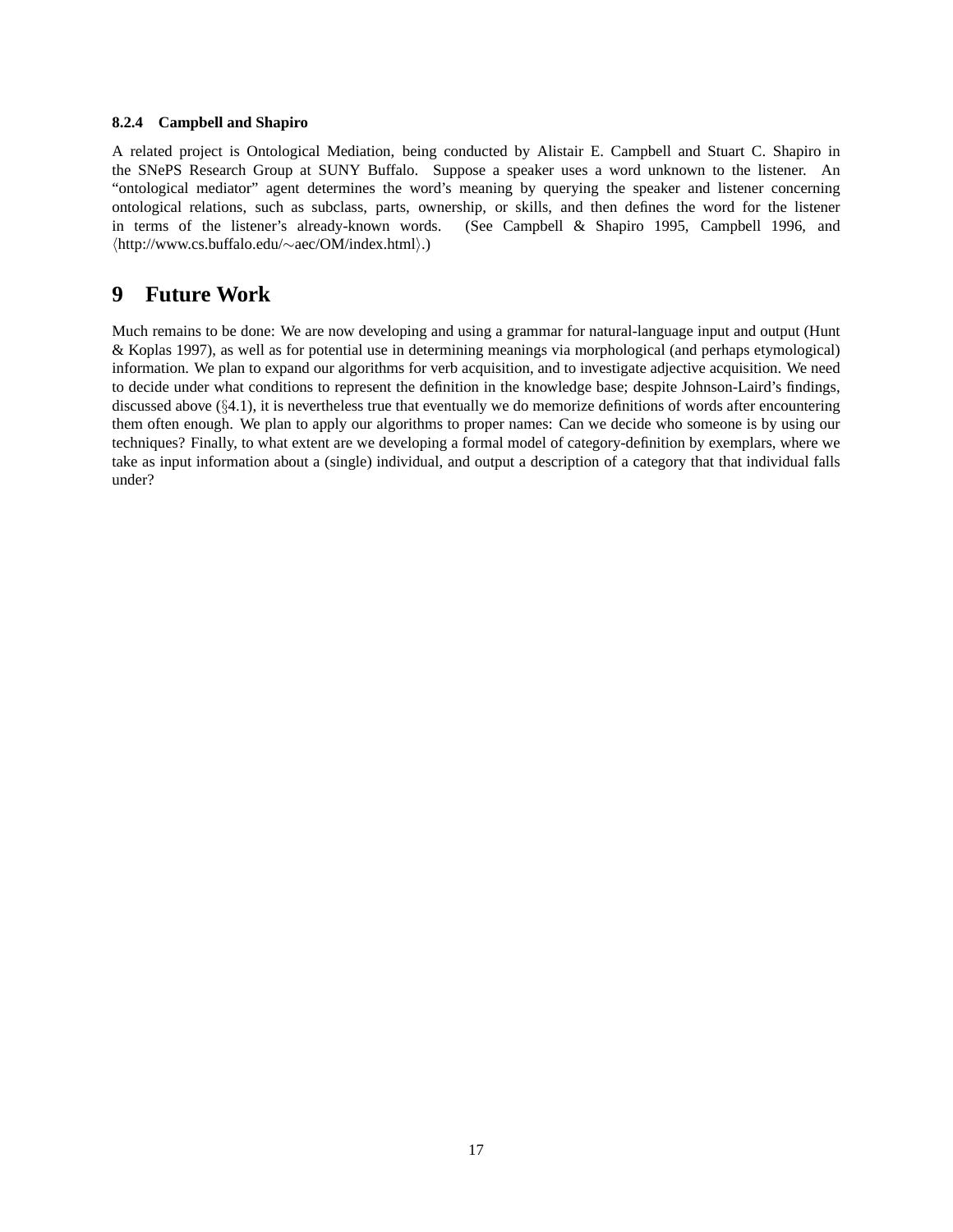### **Appendix 1: Algorithm for Noun Definition**

```
Input unknown noun 'N'.
procedure Make-List1 ::=
  list (1) structure of Ns,
     (2) functions of Ns,
     (3) stative properties of Ns only if there are general rules about them.
end; {procedure Make-List1}
procedure Make-List2 ::=
  list (1) direct class inclusions of N,
     (2) actions of Ns that can't be deduced from class inclusions,
     (3) ownership of Ns,
     (4) synonyms of 'N'.
end; {procedure Make-List2}
procedure Make-List3 ::=
  begin
     Make-List2;
     if there is structural or functional info about Ns, then Make-List1
  end
end; {procedure Make-List3}
begin {defn noun}
  if N represents a basic-level category, then Make-List3
  elsif N represents a subclass of a basic-level category, then
     begin
        report that N is a variety of the basic-level category that includes it;
        if Ns are animals, then list non-redundant acts that Ns perform;
        list if known:
          functions of Ns,
          structural information about Ns,
          ownership of Ns,
          synonyms of 'N';
        list stative properties only if there are general rules about them
     end
  elsif N represents a subclass of animal, then Make-List3
  elsif N represents a subclass of physical object, then
     begin
        Make-List2;
        if system finds structural or functional information about Ns, then Make-List1
        elsif system finds actions of N or synonyms of 'N', then
          begin
             list them;
             list possible properties of Ns
          end
        elsif N is an object of an act performed by an agent, then
          begin
             report that;
             list possible properties of Ns
          end
     end
```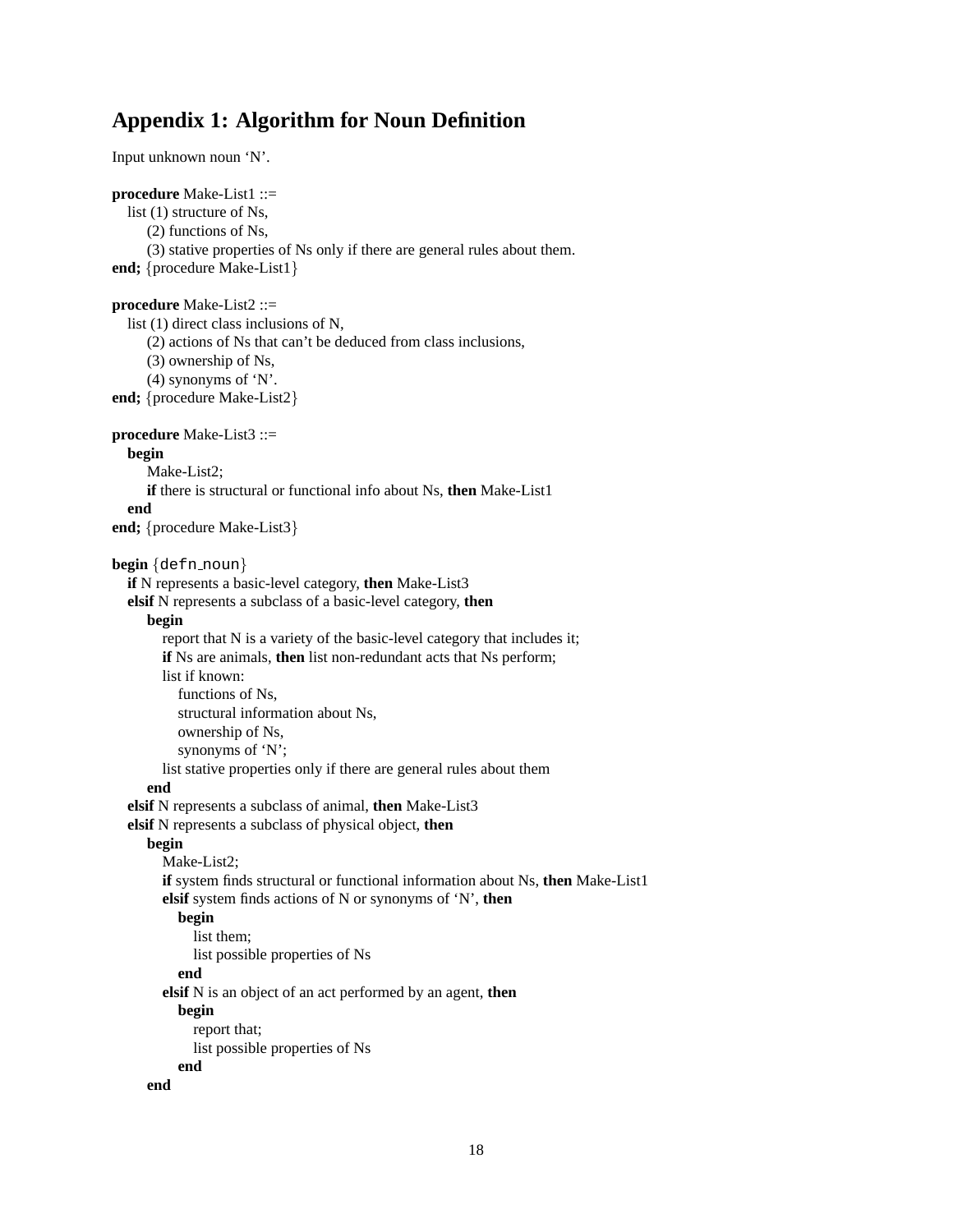**elsif** N represents a subclass of abstract object, **then begin** list direct class inclusions of N & ownership of Ns; **if** system finds functional information about Ns, **then** list: function, actions of Ns that can't be deduced from class inclusions, stative properties only if there are general rules, synonyms for 'N' **else begin** list possible properties of Ns; **if** system finds actions of N or synonyms for 'N', **then** list them **elsif** N is an object of an act performed by an agent, **then** report that **end end else** {we lack class inclusions, so:} **begin** list: named individuals of class N, ownership, possible properties; **if** system finds information on structure, function, actions, **then** list it **elsif** N is object of act performed by agent, **then** report that **end**

**end**.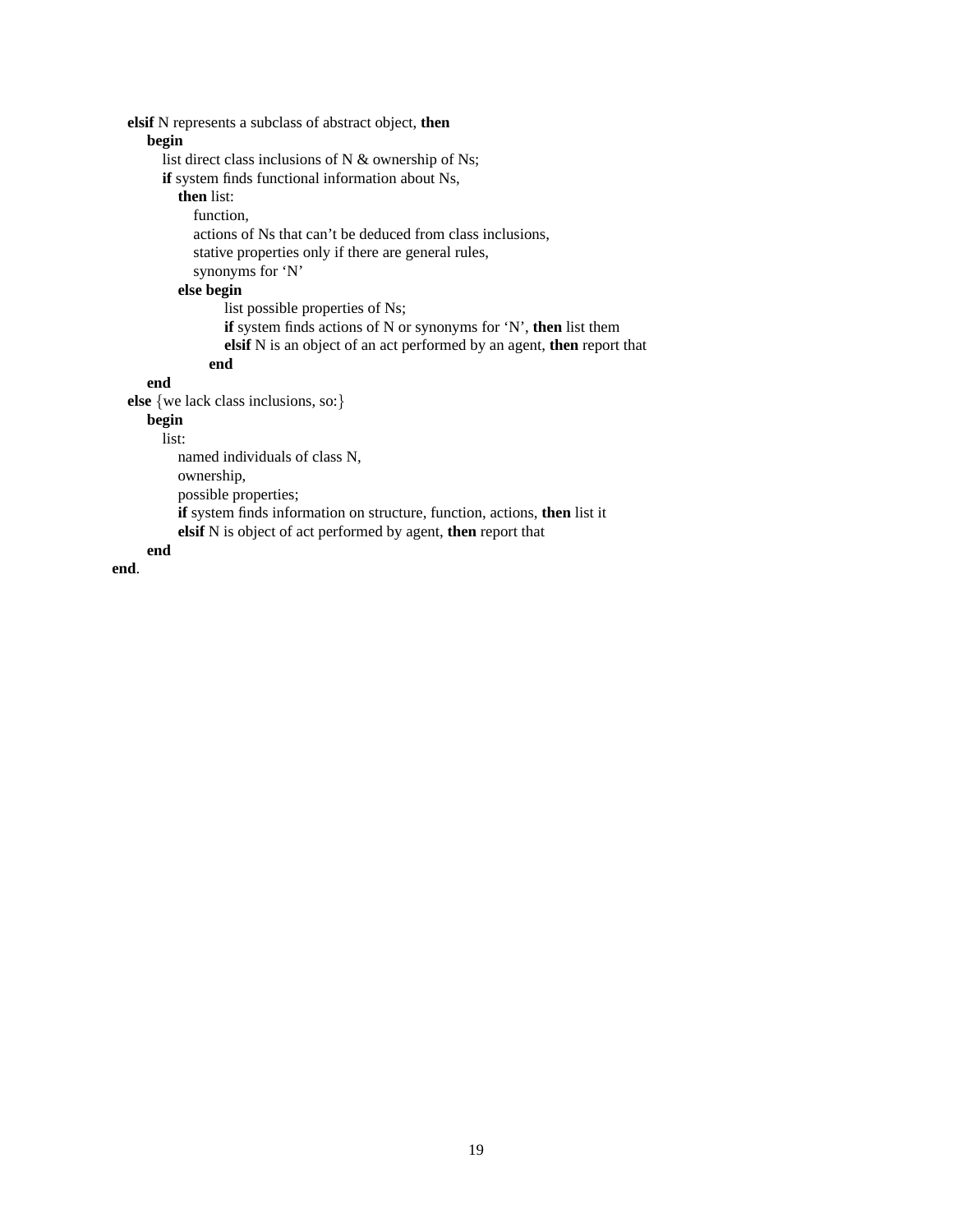## **Appendix 2: Algorithm for Verb Definition**

Input unknown verb 'V'. **begin** {defn verb} report on cause & effect; categorize the subject; **if** V is used with an indirect object, **then** categorize objects & indirect object **elsif** V is used with a direct object distinct from its subject, **then** categorize the object **elsif** V is used with its subject as direct object, **then** list the object as "itself" **end**.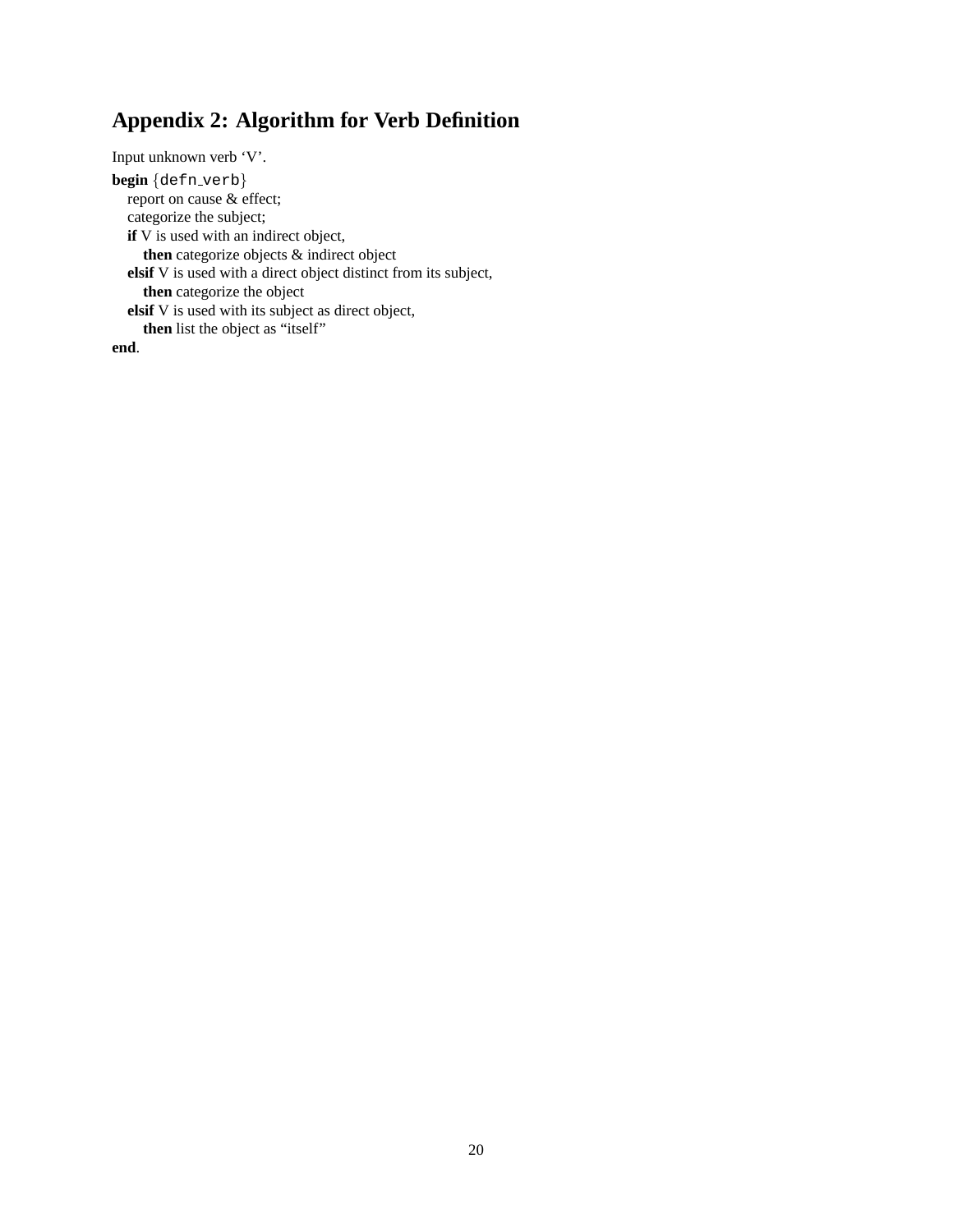### **References**

- Berwick, Robert C. (1983), "Learning Word Meanings from Examples", *Proceedings of the 8th International Joint Conference on Artificial Intelligence (IJCAI-83; Karlsruhe, West Germany)* (Los Altos, CA: William Kaufmann): 459–461.
- Campbell, Alistair E. (1996), "Resolution of the Dialect Problem in Communication through Ontological Mediation", *Proceedings of the AAAI-96 Workshop on Detecting, Preventing, and Repairing Human-Machine Miscommunication (Portland, OR)*; hhttp://www.cs.uwm.edu/∼mcroy/mnm.htmli.
- Campbell, Alistair E., & Shapiro, Stuart C. (1995), "Ontological Mediation: An Overview", *Proceedings of the IJCAI Workshop on Basic Ontological Issues for Knowledge Sharing (Montreal, Quebec, Canada) ´* .
- *The Compact Edition of the Oxford English Dictionary: Complete Text Reproduced Micrographically* (New York: Oxford University Press, 1971).
- Cravo, Maria R., & Martins, Joao P. (1993), "SNePSwD: A Newcomer to the SNePS Family", ˜ *Journal of Experimental and Theoretical Artificial Intelligence* 5: 135–148.
- Duchan, Judith F.; Bruder, Gail A.; & Hewitt, Lynne E. (eds.) (1995), *Deixis in Narrative: A Cognitive Science Perspective* (Hillsdale, NJ: Lawrence Erlbaum Associates).
- Ehrlich, Karen (1995), "Automatic Vocabulary Expansion through Narrative Context", *Technical Report 95-09* (Buffalo: SUNY Buffalo Department of Computer Science).
- Ehrlich, Karen, & Rapaport, William J. (1997), "A Computational Theory of Vocabulary Expansion", *Proceedings of the 19th Annual Conference of the Cognitive Science Society (Stanford University)* (Mahwah, NJ: Lawrence Erlbaum Associates): 205– 210.
- Elshout-Mohr, Marianne, & van Daalen-Kapteijns, Maartje M. (1987), "Cognitive Processes in Learning Word Meanings", in Margaret G. McKeown & Mary E. Curtis (eds.), *The Nature of Vocabulary Acquisition* (Hillsdale, NJ: Lawrence Erlbaum Associates): 53–71.
- Fodor, Jerry, & Lepore, Ernest (1992), *Holism: A Shopper's Guide* (Cambridge, MA: Basil Blackwell).
- Gentner, Dedre (1981), "Some Interesting Differences between Nouns and Verbs", *Cognition and Brain Theory*, 4: 161–178.
- Gleitman, Lila (1990), "The Structural Sources of Verb Meanings", *Language Acquisition* 1: 1–55.
- Gleitman, Lila (1994), "A Picture is Worth a Thousand Words—But That's the Problem" (talk presented at the 1st International Summer Institute in Cognitive Science, SUNY Buffalo, July 1994); abstract in *Proceedings of the 16th Annual Conference of the Cognitive Science Society* (Hillsdale, NJ: Lawrence Erlbaum Associates): 965.
- Granger, Richard H. (1977), "Foul-Up: A Program that Figures Out Meanings of Words from Context", *Proceedings of the 5th International Joint Conference on Artificial Intelligence (IJCAI-77, MIT)* (Los Altos, CA: William Kaufmann): 67–68.
- Haas, Norman, & Hendrix, Gary (1983), "Learning by Being Told: Acquiring Knowledge for Information Management", in Riszard S. Michalski, Jaime G. Carbonell, & Tom M. Mitchell (eds.), *Machine Learning: An Artificial Intelligence Approach* (Palo Alto, CA: Tioga Press): 405–428.
- Harman, Gilbert (1974), "Meaning and Semantics", in Milton K. Munitz & Peter K. Unger (eds.), *Semantics and Philosophy* (New York: New York University Press): 1–16.
- Harman, Gilbert (1982), "Conceptual Role Semantics", *Notre Dame Journal of Formal Logic* 23: 242–256.
- Hastings, Peter M. (1994), "Automatic Acquisition of Word Meanings from Natural Language Contexts", Ph.D. disseration (Ann Arbor: University of Michigan Department of Computer Science and Engineering).
- Hastings, Peter M., & Lytinen, Steven L. (1994a), "The Ups and Downs of Lexical Acquisition", *Proceedings of the 12th National Conference on Artificial Intelligence (AAAI-94, Seattle)* (Menlo Park, CA: AAAI Press/MIT Press): 754–759.
- Hastings, Peter M., & Lytinen, Steven L. (1994b), "Objects, Actions, Nouns, and Verbs", *Proceedings of the 16th Annual Conference of the Cognitive Science Society* (Hillsdale, NJ: Lawrence Erlbaum Associates): 397–402.
- Higginbotham, James (1989), "Elucidations of Meaning", *Linguistics and Philosophy* 12: 465–517.
- Hunt, Alan, & Koplas, Geoffrey D. (1997), "Definitional Vocabulary Acquisition Using Natural Language Processing and a Dynamic Lexicon", *SNeRG Technical Note 29* (Buffalo: SUNY Buffalo Department of Computer Science, SNePS Research Group).
- Johnson-Laird, Philip N. (1987), "The Mental Representation of the Meanings of Words", in Alvin I. Goldman (ed.), *Readings in Philosophy and Cognitive Science* (Cambridge, MA: MIT Press, 1993): 561–583.
- Kiersey, David M. (1982), "Word Learning with Hierarchy Guided Inference", *Proceedings of the National Conference on Artificial Intelligence (AAAI-82, Pittsburgh)* (Los Altos, CA: Morgan Kaufmann): 172–178.
- Malory, Sir Thomas (1470), *Le Morte Darthur*, ed. by R. M. Lumiansky (New York: Collier Books, 1982).
- Martins, João, & Cravo, Maria R. (1991), "How to Change Your Mind", Noûs 25: 537-551.
- Martins, João, & Shapiro, Stuart C. (1988), "A Model for Belief Revision", Artificial Intelligence 35: 25-79.
- Meinong, Alexius (1910), *Über Annahmen*, 3rd edition, based on the 2nd edition of 1910 (Leipzig: Verlag von Johann Ambrosius Barth, 1928).
- Nutter, J. Terry (1983), "Default Reasoning Using Monotonic Logic: A Modest Proposal", *Proceedings of the National Conference on Artificial Intelligence (AAAI-83; Washington, DC)* (Los Altos, CA: Morgan Kaufmann): 297–300.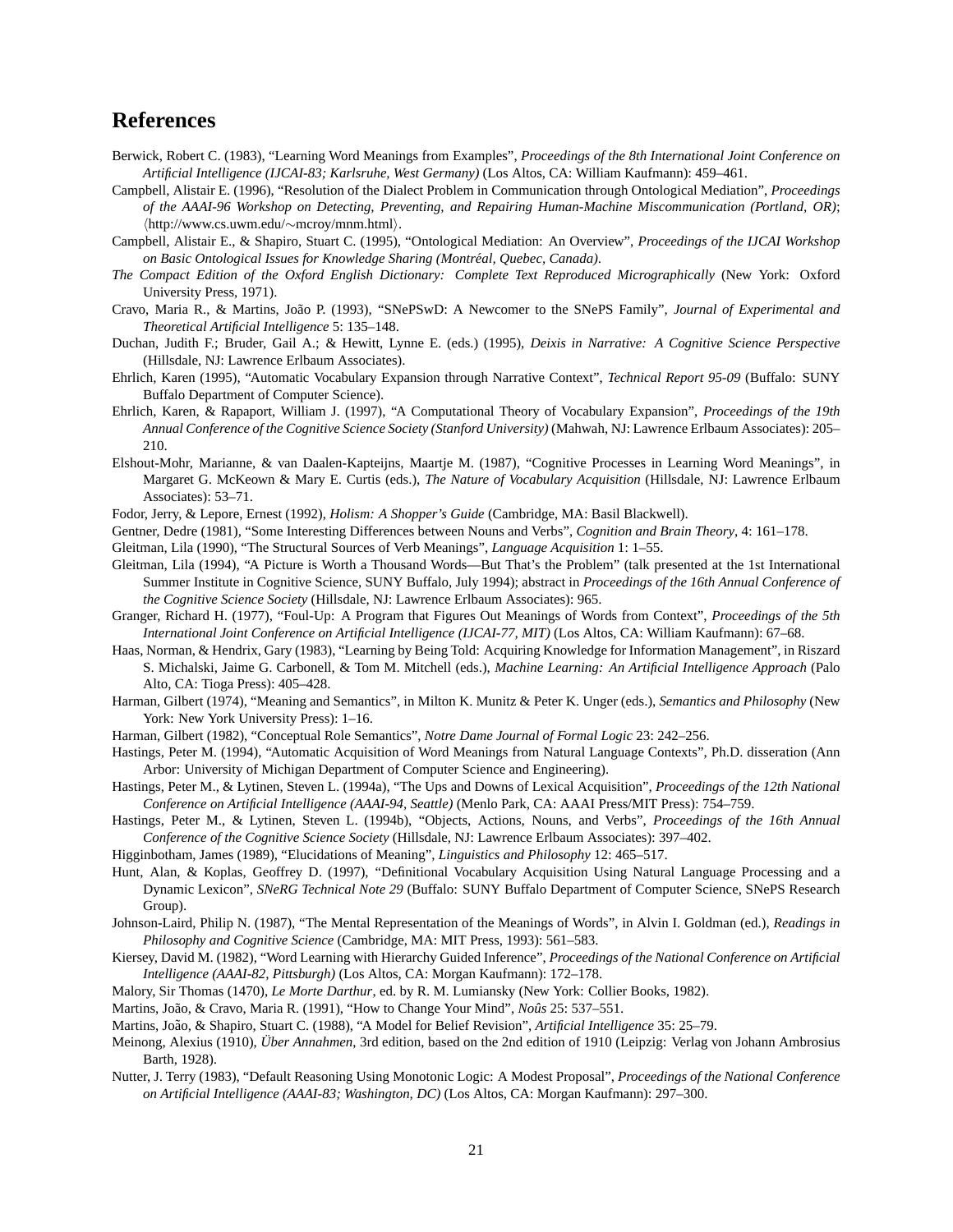- Quillian, M. Ross (1968), "Semantic Memory", in Marvin Minsky (ed.), *Semantic Information Processing* (Cambridge, MA: MIT Press): 227–270.
- Quillian, M. Ross (1969), "The Teachable Language Comprehender: A Simulation Program and Theory of Language", *Communications of the ACM* 12: 459–476.
- Rapaport, William J. (1981), "How to Make the World Fit Our Language: An Essay in Meinongian Semantics", *Grazer Philosophische Studien* 14: 1–21.
- Rapaport, William J. (1988), "Syntactic Semantics: Foundations of Computational Natural-Language Understanding", in James H. Fetzer (ed.), *Aspects of Artificial Intelligence* (Dordrecht, Holland: Kluwer Academic Publishers): 81–131; reprinted in Eric Dietrich (ed.), *Thinking Computers and Virtual Persons: Essays on the Intentionality of Machines* (San Diego: Academic Press, 1994): 225–273.
- Rapaport, William J. (1991), "Predication, Fiction, and Artificial Intelligence", *Topoi* 10: 79–111.
- Rapaport, William J. (1995), "Understanding Understanding: Syntactic Semantics and Computational Cognition", in James E. Tomberlin (ed.), *AI, Connectionism, and Philosophical Psychology*, Philosophical Perspectives, Vol. 9 (Atascadero, CA: Ridgeview): 49–88; to be reprinted in Clark, Andy, & Toribio, Josefa (1998), *Language and Meaning in Cognitive Science: Cognitive Issues and Semantic Theory*, Artificial Intelligence and Cognitive Science: Conceptual Issues, Vol. 4 (Hamden, CT: Garland).
- Rapaport, William J.; Segal, Erwin M.; Shapiro, Stuart C.; Zubin, David A.; Bruder, Gail A.; Duchan, Judith F.; Almeida, Michael J.; Daniels, Joyce H.; Galbraith, Mary M.; Wiebe, Janyce M.; & Yuhan, Albert Hanyong (1989a), "Deictic Centers and the Cognitive Structure of Narrative Comprehension", *Technical Report 89-01* (Buffalo: SUNY Buffalo Department of Computer Science).
- Rapaport, William J.; Segal, Erwin M.; Shapiro, Stuart C.; Zubin, David A.; Bruder, Gail A.; Duchan, Judith F.; & Mark, David M. (1989b), "Cognitive and Computer Systems for Understanding Narrative Text", *Technical Report 89-07* (Buffalo: SUNY Buffalo Department of Computer Science).
- Rapaport, William J., & Shapiro, Stuart C. (1995), "Cognition and Fiction", in Judith F. Duchan, Gail A. Bruder, & Lynne E. Hewitt (eds.), *Deixis in Narrative: A Cognitive Science Perspective* (Hillsdale, NJ: Lawrence Erlbaum Associates): 107–128; an abridged and slightly edited version appears as Rapaport, William J., & Shapiro, Stuart C. (forthcoming), "Cognition and Fiction: An Introduction", in Ashwin Ram & Kenneth Moorman (eds.), *Understanding Language Understanding: Computational Models of Reading* (Cambridge, MA: MIT Press).
- Rapaport, William J.; Shapiro, Stuart C.; & Wiebe, Janyce M. (1997), "Quasi-Indexicals and Knowledge Reports", *Cognitive Science* 21: 63–107.
- Rosch, Eleanor (1978), "Principles of Categorization", in Eleanor Rosch & Barbara B. Lloyd (eds.), *Cognition and Categorization* (Hillsdale, NJ: Lawrence Erlbaum Associates): 27–48.
- Schank, Roger C., & Abelson, Robert P. (1977), *Scripts, Plans, Goals and Understanding* (Hillsdale, NJ: Lawrence Erlbaum Associates).
- Searle, John R. (1980), "Minds, Brains, and Programs", *Behavioral and Brain Sciences* 3: 417–457.
- Segal, Erwin M. (1995), "A Cognitive-Phenomenological Theory of Fictional Narrative", in Judith F. Duchan, Gail A. Bruder, & Lynne E. Hewitt (eds.), *Deixis in Narrative: A Cognitive Science Perspective* (Hillsdale, NJ: Lawrence Erlbaum Associates): 61–78.
- Sellars, Wilfrid (1955), "Some Reflections on Language Games", in *Science, Perception and Reality* (London: Routledge & Kegan Paul, 1963): 321–358.
- Shapiro, Stuart C. (1979), "The SNePS Semantic Network Processing System", in Nicholas Findler (ed.), *Associative Networks: Representation and Use of Knowledge by Computers* (New York: Academic Press): 179–203.
- Shapiro, Stuart C. (1982), "Generalized Augmented Transition Network Grammars for Generation from Semantic Networks", *American Journal of Computational Linguistics* 8: 12–25.
- Shapiro, Stuart C. (1989), "The CASSIE Projects: An Approach to Natural Language Competence", *Proceedings of the 4th Portugese Conference on Artificial Intelligence (Lisbon)* (Berlin: Springer-Verlag): 362–380.
- Shapiro, Stuart C., & Rapaport, William J. (1987), "SNePS Considered as a Fully Intensional Propositional Semantic Network", in Nick Cercone & Gordon McCalla (eds.), *The Knowledge Frontier: Essays in the Representation of Knowledge* (New York: Springer-Verlag): 262–315; shorter version appeared in *Proceedings of the 5th National Conference on Artificial Intelligence (AAAI-86, Philadelphia)* (Los Altos, CA: Morgan Kaufmann): 278–283; revised version of the shorter version appears as "A Fully Intensional Propositional Semantic Network", in Leslie Burkholder (ed.), *Philosophy and the Computer* (Boulder, CO: Westview Press, 1992): 75–91.
- Shapiro, Stuart C., & Rapaport, William J. (1991), "Models and Minds: Knowledge Representation for Natural-Language Competence", in Robert Cummins & John Pollock (eds.), *Philosophy and AI: Essays at the Interface* (Cambridge, MA: MIT Press): 215–259.

Shapiro, Stuart C., & Rapaport, William J. (1992), "The SNePS Family", *Computers and Mathematics with Applications* 23: 243– 275; reprinted in Fritz Lehmann (ed.), *Semantic Networks in Artificial Intelligence* (Oxford: Pergamon Press, 1992): 243–275.

Shapiro, Stuart C., & Rapaport, William J. (1995), "An Introduction to a Computational Reader of Narrative", in Judith F. Duchan,